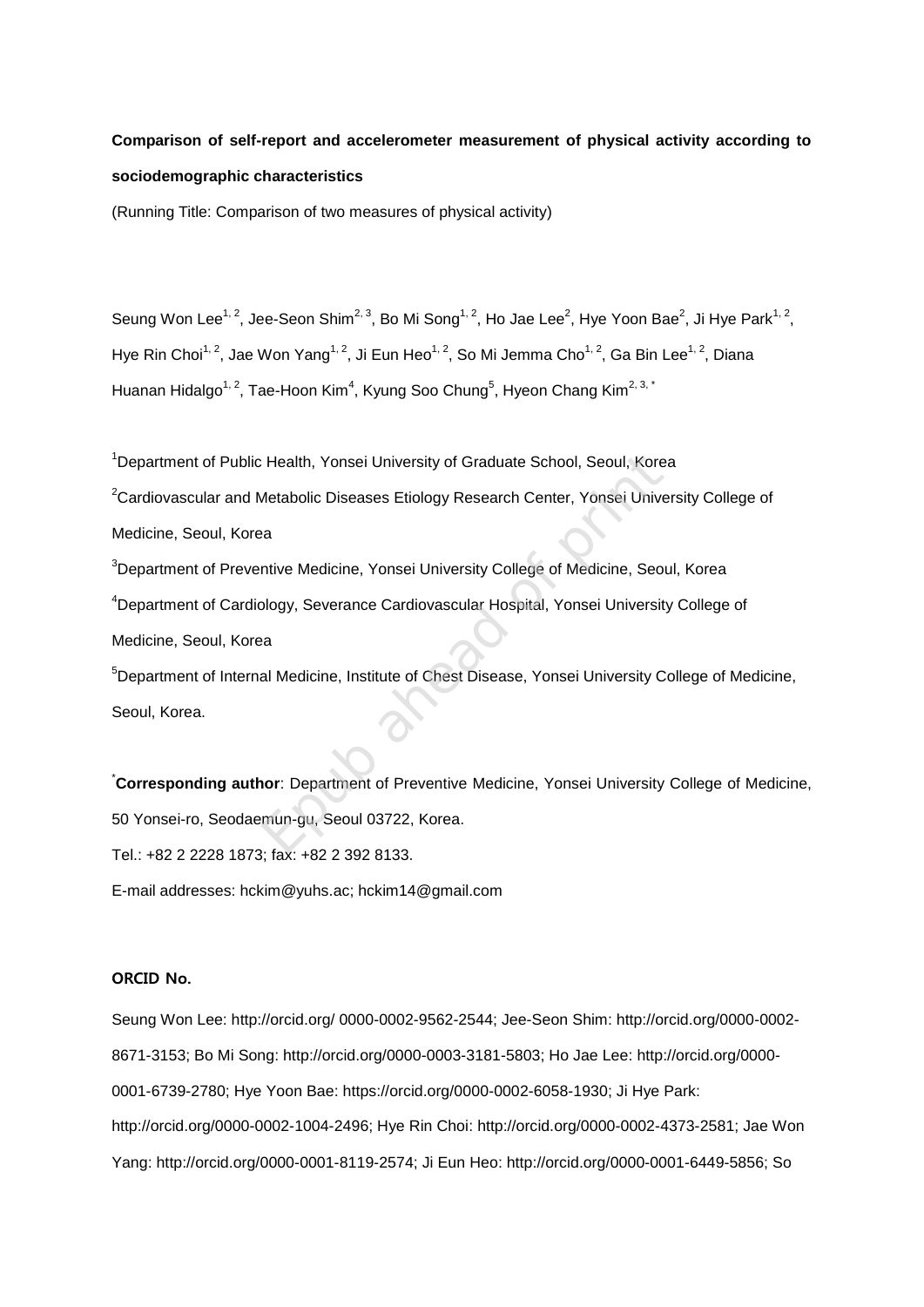Mi Jemma Cho: http://orcid.org/0000-0003-2460-3335; Ga Bin Lee: https://orcid.org/0000-0001-6574- 1414; Diana Huaman Hidalgo: https://orcid.org/0000-0003-2874-5875; Tae-Hoon Kim: https://orcid.org/0000-0003-4200-3456; Kyung Soo Chung: http://orcid.org/0000-0003-1604-8730; Hyeon Chang Kim: http://orcid.org/0000-0001-7867-1240

# **Funding**

This work was supported by a grant of the Korea Health Technology R&D Project through the Korea Health Industry Development Institute (KHIDI), funded by the Ministry of Health and Welfare, Republic of Korea (grant no. HI13C0715). This research was also supported by the Bio & Medical Technology Development Program of the National Research Foundation funded by the Ministry of Science and ICT (grant no. NRF-2017M3A9E8029714).

# **Conflicts of interest of all listed authors**

All authors have read the manuscript and approved its submission. The authors have no conflicts of interest to be disclosed. in a president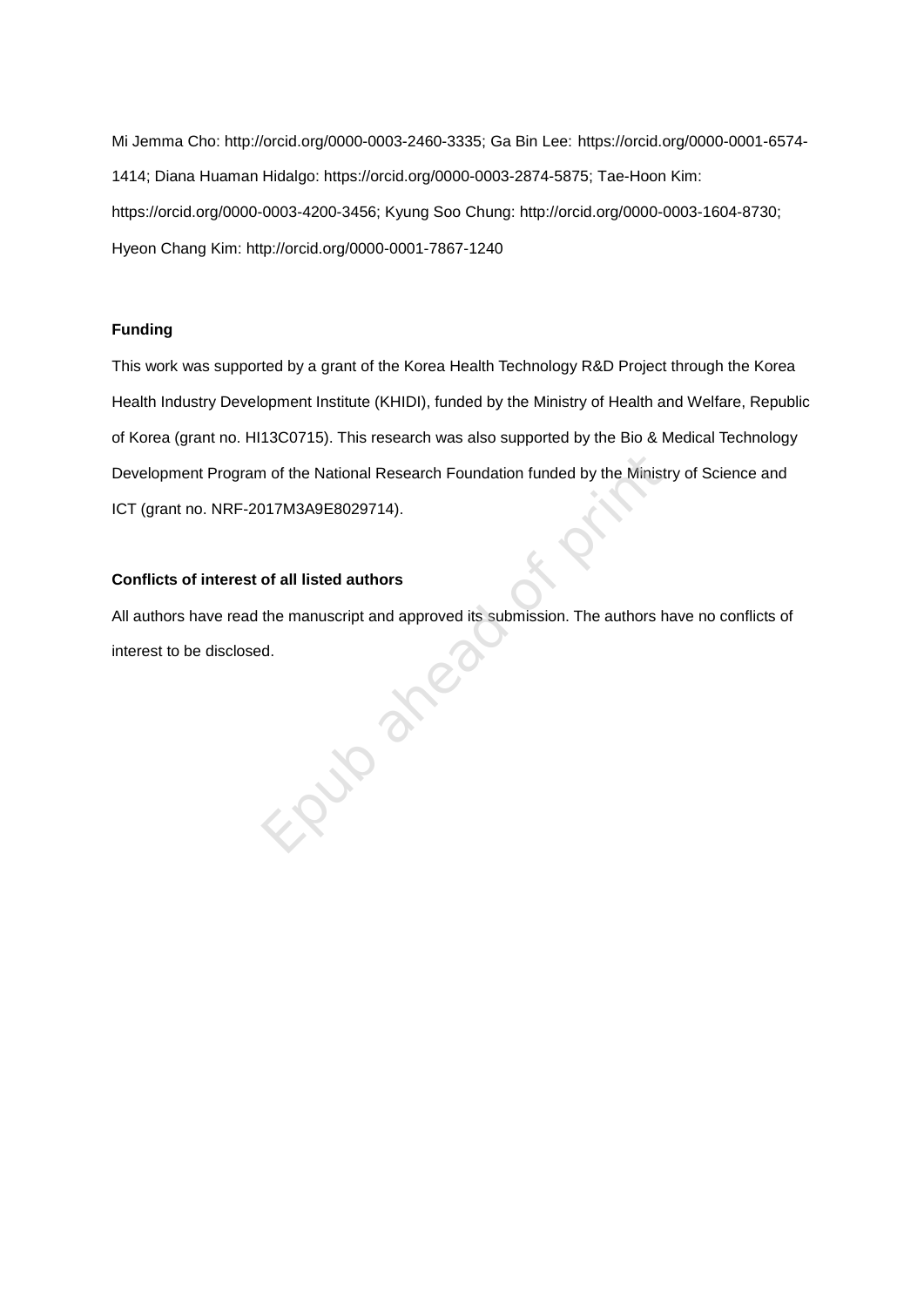## **Abstract**

**Objectives:** Previous studies have shown that correlations between self-reported and accelerometer-assessed physical activities are relatively low. However, the association differ by socio-demographic factors and has not been fully investigated in the general population. Thus, we investigated the correlation between self-reported and accelerometer-assessed physical activities and whether it differs by demographic and socioeconomic factors among Korean general population.

**Methods:** This cross-sectional study included 623 participants (203 men and 420 women) aged 30 to 64 years old, who completed a physical activity questionnaire and wore a wrist-worn accelerometer on the non-dominant wrist for 7 days. We examined the agreement for metabolic equivalent task minutes per week (MET-min/week) between two measures and calculated Spearman correlation coefficients according to demographic and socioeconomic factors.

**Results:** The κ coefficient between tertiles of self-reported and accelerometer-assessed total METmin/week was 0.16 in total population, suggesting overall poor agreement. The correlation coefficient between two measurements was 0.26 (*p*<.0001) in total population, and the correlation tended to decrease, as age (*p* for trend <.0001) and depression score (*p* for trend 0.0009) increased. ho completed a physical activity questionnaire and v<br>non-dominant wrist for 7 days. We examined the agreer<br>utes per week (MET-min/week) between two measure<br>coefficients according to demographic and socioeconomic<br>cient bet

**Conclusions:** In conclusion, we found that low correlations between self-reported and accelerometer-assessed physical activities and the correlations decrease with age and depression score among healthy Korean adults. When studying physical activity using accelerometers and/or questionnaire, age and depression need to be considered and differences between self-reported and accelerometer-assessed physical activity also should be considered.

**Keywords:** Physical activity, Accelerometer, Questionnaire, Korean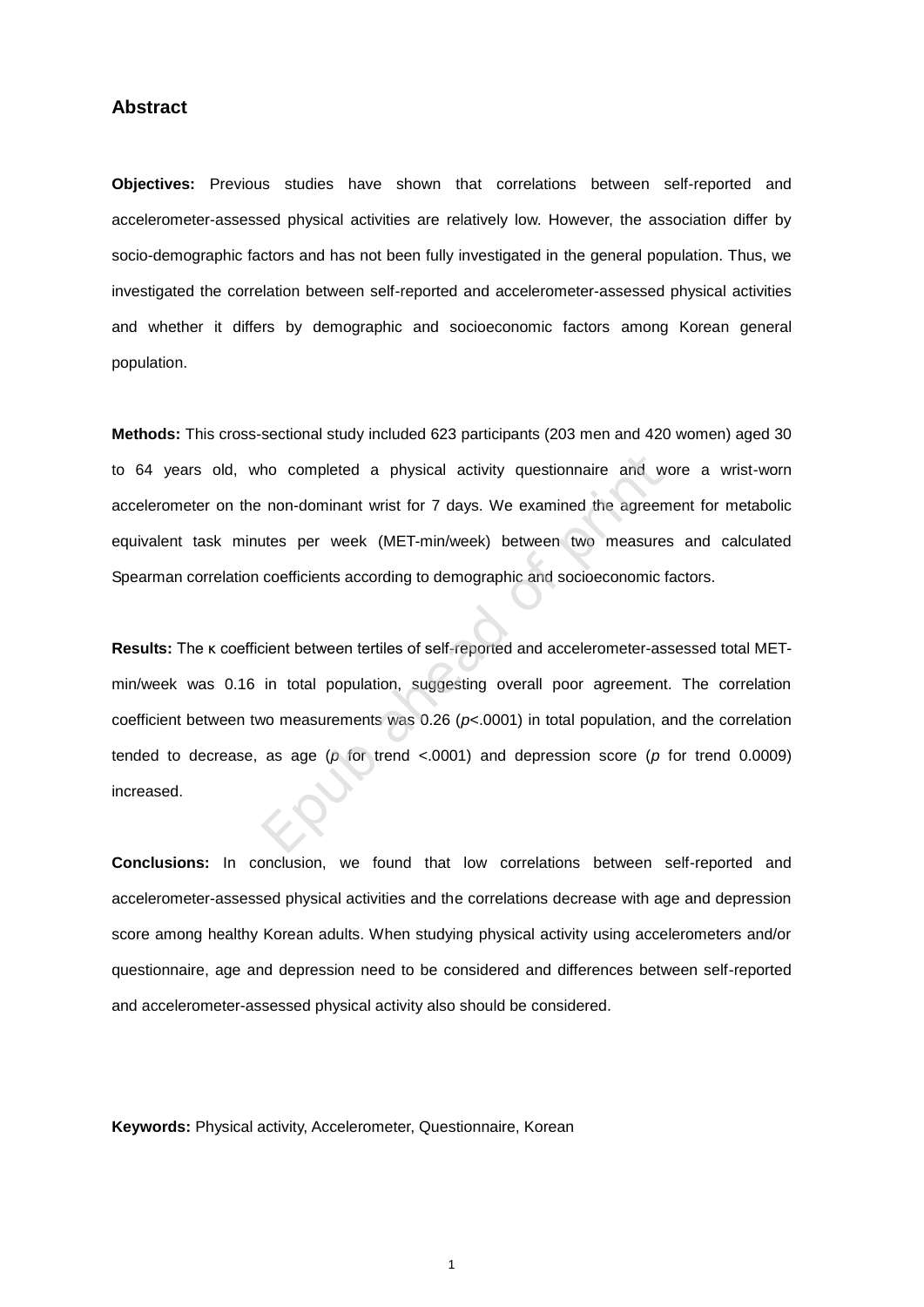# **Background**

Physical activity is an important modifiable risk factor for cardiovascular disease, diabetes mellitus, falls, osteoporosis, obesity, some cancers and mortality [\[1-7\]](#page--1-0). Epidemiologic studies usually assess physical activity by self-reported questionnaires for practical reasons [\[8\]](#page--1-1). However, self-reported data are vulnerable to reporting bias [\[9\]](#page--1-2). Moreover, light-intensity activities are hard to recall and tend to be under-reported [\[10,](#page--1-3)[11\].](#page--1-4) These errors in the measurement of physical activity might attenuate estimates of the effect of physical activity on health-related outcomes [\[12\]](#page--1-5). Objective measure, such as pedometers and accelerometers have become an alternative to solve these problems. Accelerometers can give objective estimates on duration and intensity of physical activity [\[8](#page--1-1)[,13,](#page--1-6)[14\]](#page--1-7). Agreement between questionnaire- and accelerometer-assessed physical activities was considerably low in previous studies [8,15]. Recall and response bias in questionnaire survey might be largely attributable to the disagreement of two measure [\[16\]](#page--1-9). Previous studies reported that these bias can be influenced by demographic factors, socioeconomic and health status [17,18]. In addition to, accelerometers cannot detect certain activities which use only lower body such as weightlifting and cycling in the case of accelerometers suspended from the upper body. Previous studies also reported that the association between questionnaire- and accelerometer-assessed physical activities can differ by age, sex, ethnicity, socioeconomic status, and levels of physical activities [8,17,18]. However, there is limited data on the association between questionnaire- and accelerometer-assessed physical activities in Korean population. Thus, we compared questionnaire-based and accelerometer-assessed physical activities among Korean adults, and whether sociodemographic factors affect the correlation between two measurements of physical activity .rably low in previous studies [8,15]. Recall and response biamight be largely attributable to the disagreement of two mea<br>tred that these bias can be influenced by demographic facto<br>ealth status [17,18]. In addition to, ac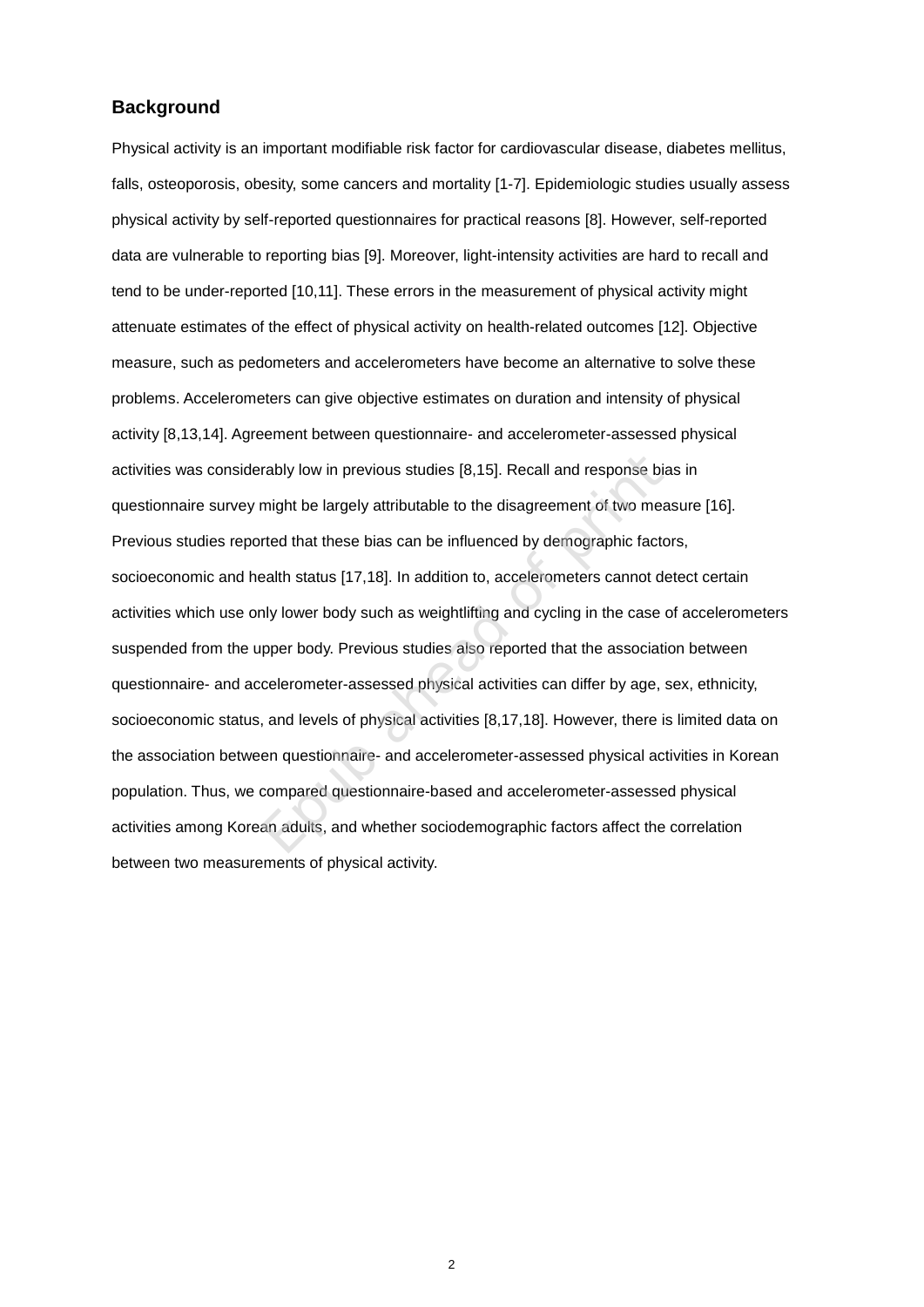# **Materials and Methods**

#### **Study population**

This study was based on baseline data from the Cardiovascular and Metabolic Diseases Etiology Research Center (CMERC) study started in 2013. The CMERC study consists of 2 prospective cohorts: a general population cohort (the CMERC cohort) and a cohort of high risk patients (the CMERC-HI cohort). The procedures of data collection in the CMERC cohort have been described elsewhere in detail [\[19\]](#page--1-12). A wrist-worn accelerometer test was performed in a subsample of the participants in the CMERC cohort operated by the Department of Preventive medicine, Yonsei University College of Medicine. They were relatively healthy people without a history of major cardiovascular disease such as myocardial infarction or stroke when they were enrolled for the CMERC cohort.

Between December 2013 and September 2017, a total of 738 individuals participated in physical activity measurements using 3-dimensional accelerometer. They all completed health questionnaires and health examinations using an identical protocol. In the current study, participants were included if they had available physical activity data from accelerometer for at least 16 hours per day during 7 days. After excluding 101 persons with invalid accelerometer data and 4 persons with unreliable accelerometer data, 623 participants (203 men and 420 women) aged 30 to 64 years old were included in the current analysis. All participants provided written informed consent, and the Institutional Review Board of Severance Hospital, Yonsei University Health System, Seoul, Korea (4-2013-0661) approved the study protocol. e such as myocardial infarction or stroke when they were e<br>
013 and September 2017, a total of 738 individuals particip<br>
s using 3-dimensional accelerometer. They all completed h<br>
bealth examinations using an identical pro

#### **Measurement of physical activity by questionnaire**

For questionnaire assessment of physical activity, we used a Korean version of the International Physical Activity Questionnaire (IPAQ)-Short Form which asks for the frequency of each activity and the duration thereof during the past 7-day [\[20\]](#page--1-13). The short form records the activity of four intensity levels: 1) vigorous-intensity activity such as aerobics, 2) moderate-intensity activity such as leisure cycling, 3) walking, and 4) sitting. According to the IPAQ scoring protocol [\[21\]](#page--1-14), participants' responses were converted to metabolic equivalent task (MET) minutes per week. Using the Ainsworth et al. compendium, an average MET score was derived for each type of activity [\[22\]](#page--1-4). The following values continued to be used for the analysis of IPAQ data: walking = 3.3 METs, moderate physical activity = 4.0 METs, vigorous physical activity = 8.0 METs, and total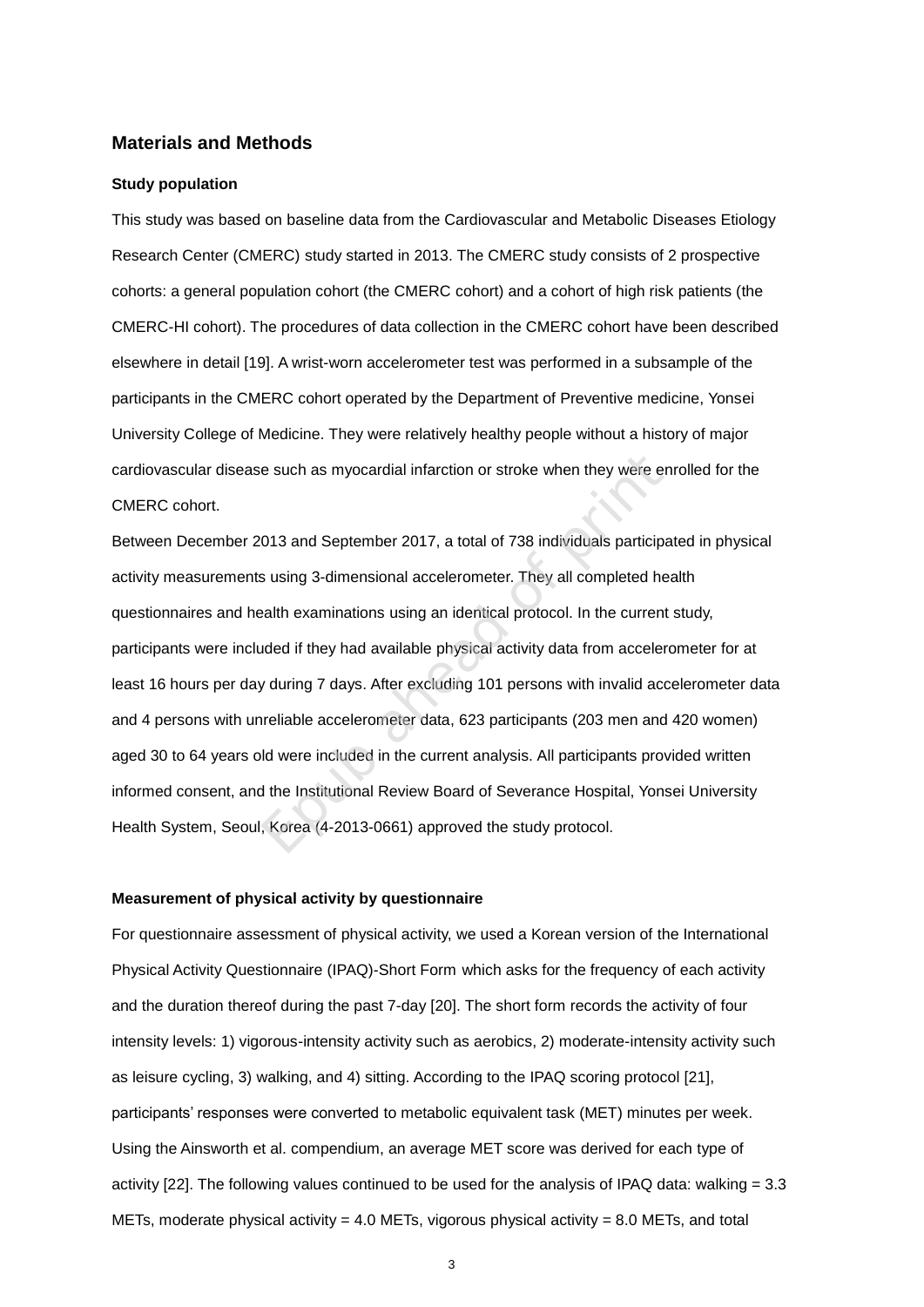physical activity MET-min/week = sum of walking + moderate + vigorous MET-min/week scores. A previous study reported Spearman Rho coefficients and Kappa values of test-retest reliability in Korean adults aged 15-69 years were 0.427-0.646 (median 0.542) and 0.365-0.620 (median 0.471), respectively [\[23\]](#page--1-5). The Kappa values were above 0.4 in 5 out of 7 questionnaires. In elderly study, Spearman Rho coefficients and Kappa values of test-retest reliability in five elements (vigorous days, vigorous minutes, moderate days, moderate minutes, and walk days) were 0.299- 0.605 and 0.307-0.418, respectively [\[20\]](#page--1-13).

#### **Measurement of physical activity by accelerometer**

For accelerometer assessment of physical activity, a wrist-worn tri-axial accelerometer (GENEActiv; Activinsights Ltd., Kimbolton, Cambridge, United Kingdom) was used. The accelerometers were pre-programmed with 100 Hz sampling frequency and participants were asked to wear the accelerometer on their non-dominant wrist for 7 consecutive days and nights. The raw data were downloaded to a personal computer using the software supplied by the manufacturer (GENEActiv personal computer software version 2.2) and transformed into 1-minute epoch files. To obtain values including the duration of each activity and MET score for the current analyses, we use GENEActiv macro file 'General physical activity' version 1.8 which had been previously validated [24,25]. All participants continued to wear accelerometers during night time. ghts Ltd., Kimbolton, Cambridge, United Kingdom) was use<br>pre-programmed with 100 Hz sampling frequency and particlerometer on their non-dominant wrist for 7 consecutive d<br>winloaded to a personal computer using the software

#### **Other questionnaire data**

The CMERC cohort collected demographic and socioeconomic data on sex, age, education, marital status, and household income [\[19\]](#page--1-12). Marital status was defined as living with a partner or not. Education was categorized as primary school or below, lower secondary school, higher secondary school or university degree or higher. Income level was categorized as lower, middle, or upper based on tertile vlaues of an annual household income.

Cognitive function was assessed only for participants aged 50 years or older using the Korean version of the Mini-Mental State Estimation (MMSE) for dementia screening [\[26\]](#page--1-8). MMSE scores range from 0 to 30, with a higher score indicating better cognitive performance. We used a cutoff of 26 to categorize participants as having a cognitive impairment as previous studies [\[17](#page--1-10)[,27\]](#page--1-15). Depressive symptoms using the Korean version of the Beck Depression Inventory-II (BDI) are assessed [\[28](#page--1-16)[,29\]](#page--1-17).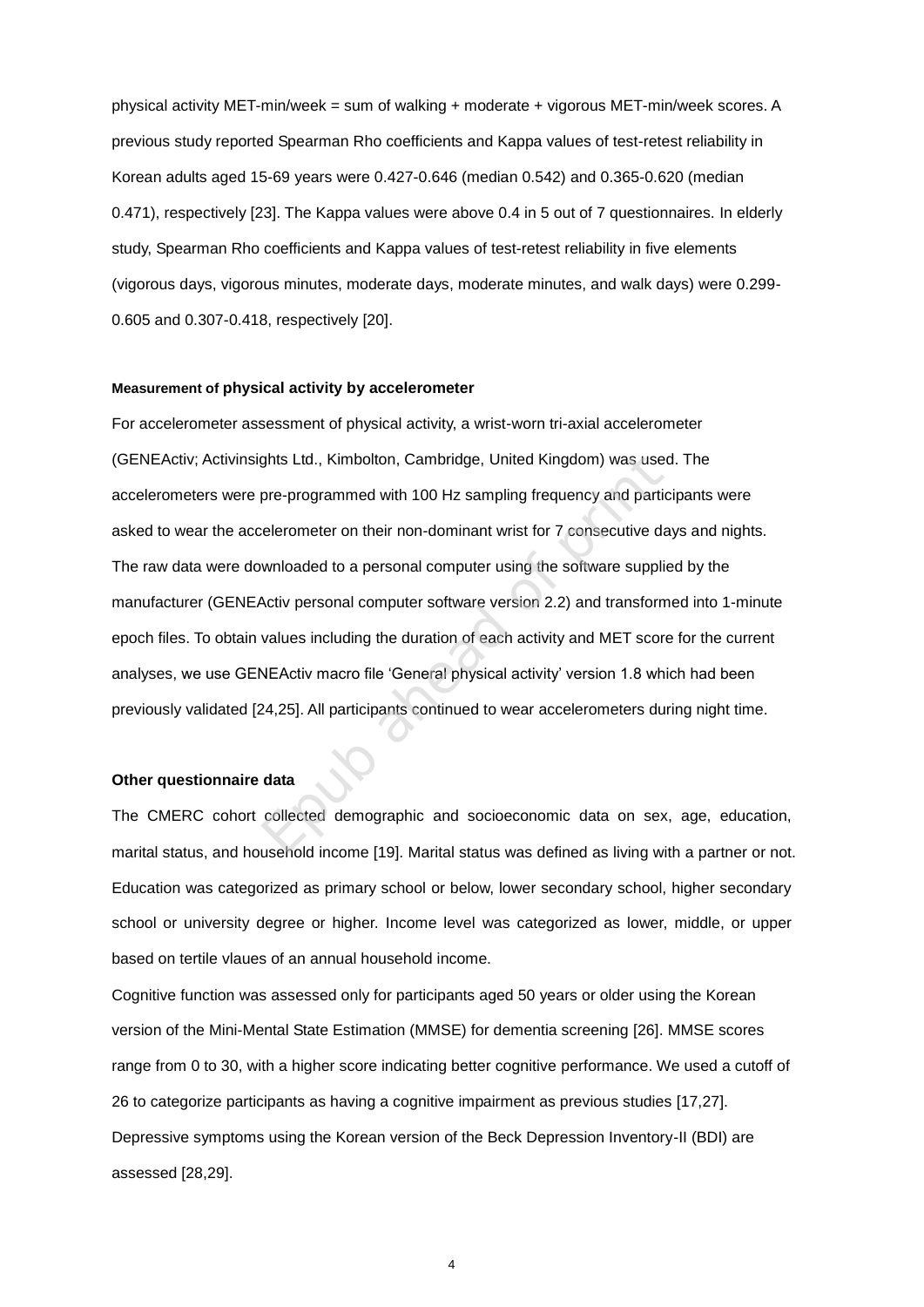#### **Anthropometric measurements**

Standing height was measured to the nearest 0.1 cm using a stadiometer (DS-102, JENIX, Seoul, Korea). Body weight was measured to the nearest 0.1 kg on a digital scale (DB-150, CAS, Seongnam, Korea) according to a pre-defined protocol [\[19\]](#page--1-12). Body mass index (BMI) was calculated as an individual's body weight in kilograms divided by their height in meters squared.

#### **Statistical analyses**

Gender differences were analyzed using the independent *t*-test or Wilcoxon rank sum test for continuous variables and the Chi-square test for categorical variables. In order to investigate agreement between physical activity (MET-min/week) measured by questionnaire and accelerometer, we compared tertile values based on the two measurements using the κ index. The correlation between questionnaire and accelerometer-assessed physical activities was evaluated using Spearman's correlation coefficients along with Bland-Altman plots. These analyses were conducted for the total population, and then separately for the following categories: sex, age group (ie, 30-39 years, 40-49 years, 50-59 years, > 60 years), BMI category, marital status, education, house income, cognitive function, and prevalent depression. mpared tertile values based on the two measurements usin<br>uestionnaire and accelerometer-assessed physical activitie<br>relation coefficients along with Bland-Altman plots. These a<br>il population, and then separately for the fo

Since the Spearman's correlation coefficient is equal to the slope of the regression between the ranked values of the two measures, sex differences were tested by regressing the sex-specific rank of accelerometer-assessed total MET-min/week on the sex-specific rank of questionnaireassessed total MET-min/week together with the interaction term (sex × rank of questionnaireassessed physical activities) using a linear model, in resemblance with previous study [\[18\]](#page--1-11). The p value for interaction was used to test whether the correlation between questionnaire-based and accelerometer-assessed physical activity differ by sex. This analysis was repeated for demographic and socioeconomic variables under consideration. For age, BMI, educational level, income, and BDI score, a P value for trend across the categories was also calculated by fitting a linear group interaction term with rank of MET-min/week. All analyses were performed using SAS statistical software, version 9.4 (SAS Institute Inc., Cary, NC, USA). All statistical tests were twosided and *p* values less than 0.05 were considered statistically significant.

## **Results**

The general characteristics of the study population are presented in Table 1. The mean age was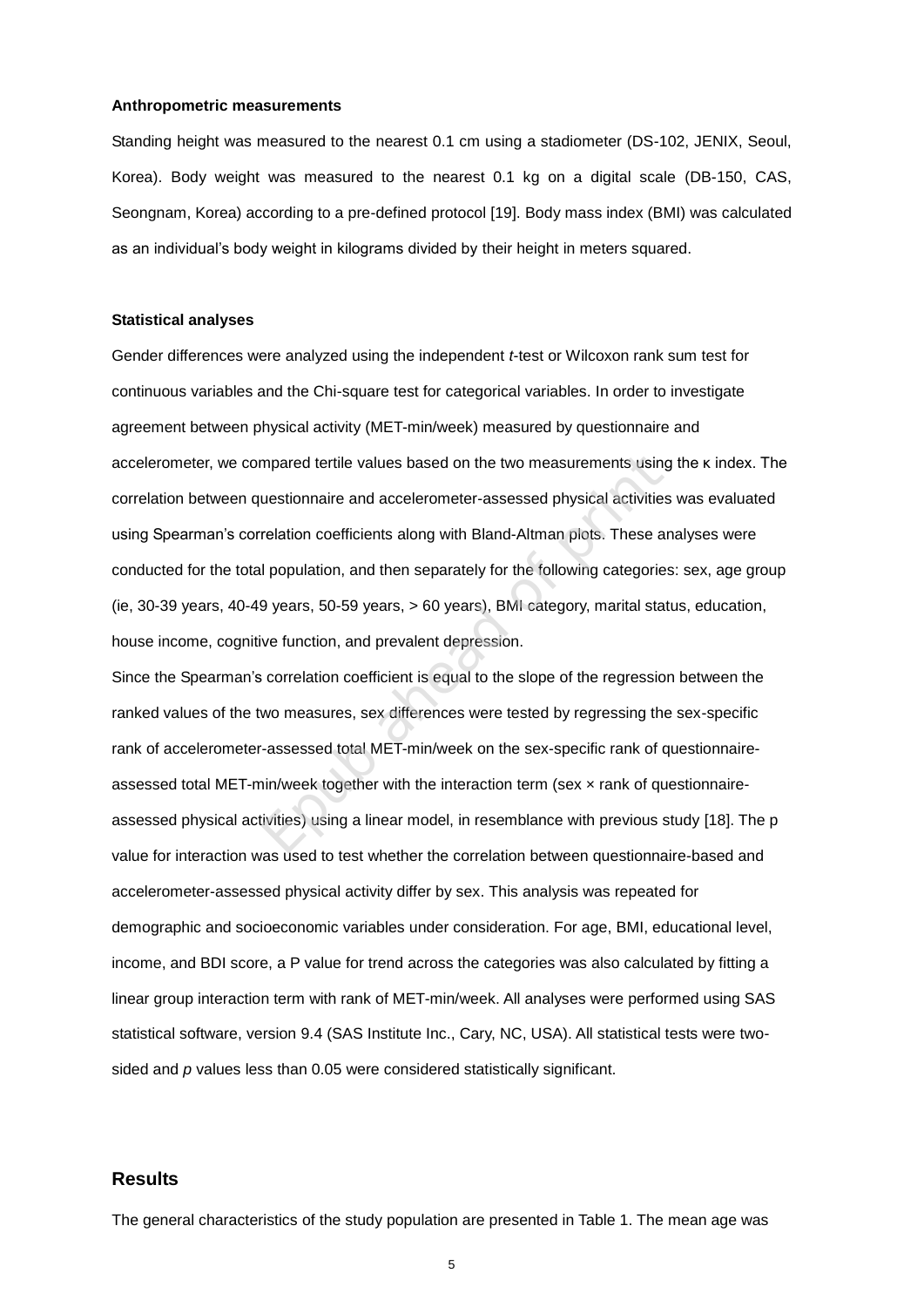52.5 years in men and 53.3 years in women. The median [interquartile range] of total METmin/week was 1590 [693 to 3228] when measured by questionnaire and 12457 [11053 to 14044] when measured by accelerometer. Overall, physical activity levels measured by the questionnaire were lower than those measured by the accelerometer. With borderline significance, total METmin/week measured by questionnaire was higher in men than in women, but total MET-min/week measured by accelerometer was higher in women than in men.

Table 2 shows the cross-classification of tertile groups of self-reported and accelerometerassessed total MET-min/week. The κ coefficient was 0.16 in men and 0.19 in women, suggesting overall poor agreement. The strength of agreement between self-reported and accelerometerassessed MET-min/week is shown in Figure 1.

Table 3 shows the correlation between the questionnaire and the accelerometer when measuring different types of physical activity time and MET minutes. In total population, the correlation coefficient between self-reported sitting time and accelerometer-assessed sedentary time was 0.36 (*p*<0.0001), indicating the highest correlation coefficient in the current study. The correlation coefficient between self-report and accelerometer-assessed time was 0.20 (*p*<0.0001) for vigorous activity and 0.19 (*p*<0.0001) for moderate intensity activity. relation between the questionnaire and the accelerometer<br>sical activity time and MET minutes. In total population, the<br>slf-reported sitting time and accelerometer-assessed seden<br>the highest correlation coefficient in the c

The correlation coefficient between self-reported and accelerometer-assessed MET-min/week was 0.26 (p<0.0001) in total population (Table 4). The correlation did not significantly differ according to group categorized by sex, age, BMI, marital status, education, income, cognitive function and depression. However, as age and depression scores increased, the correlation between selfreported and accelerometer-assessed physical activity tended to decrease (*p* for trend in age <.0001; *p* for trend in depression score=0.0009). Additionally, when we investigated correlations between questionnaire and accelerometer-assessed physical activity according to occupation (white collar, blue collar, and unemployed), there was no significant differences of correlation among occupation group (data not shown).

# **Discussion**

We examined that the relationship between self-reported and accelerometer-assessed physical activities and whether the relationship differs demographic and socioeconomic factors. Overall, physical activity measured by the questionnaire was less than that measured by the accelerometer. This is probably due to that activities of short duration, for instance lasting less than 10 minutes,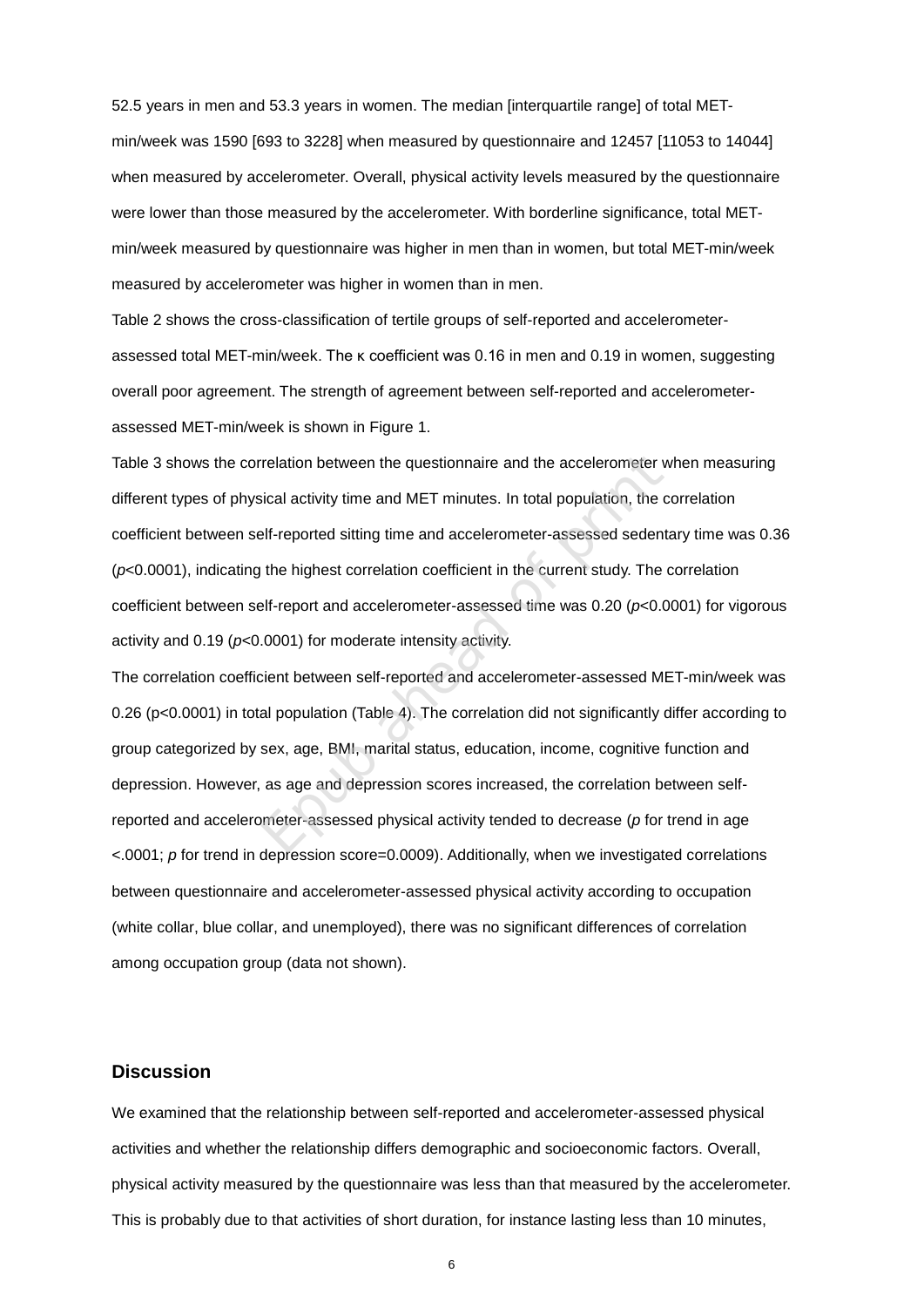are unlikely to be captured by questionnaire but they can be detected by accelerometer. The mean time of vigorous activity in our study population was lower than the previous studies, but total physical activity level (MET-min/week) was similar [\[30\].](#page--1-18) It is possible that the participants responded incorrectly to exercise intensity.

The overall correlation between self-reported and accelerometer-assessed physical activities in our study (total MET-min/week, r=0.26) was relatively low and the correlation decreased with age and depression score. When considering seasonal effects, there was a significant difference in physical activity according to season, but there was no significant seasonal effect on the correlation between two measurements (data not shown).

The correlation between questionnaire- and accelerometer-assessed physical activities in our study was similar to the results of previous studies. In a previous study with 1,270 Hong Kong Chinese population, the overall Spearman correlation between a IPAQ-assessed and accelerometer-assessed physical activities (MET-min/week) ranged from 0.06 to 0.24 [\[31\]](#page--1-19). Spearman correlation between questionnaire- and accelerometer-assessed physical activities was 0.33 (95% confidential interval; 0.30-0.36) in the Whitehall II Study and 0.30 (95% confidence interval; 0.25-0.34) in the Rotterdam Study [17,18]. The Whitehall II Study also reported that the correlation between two measurements was higher for more energetic activities [\[18\]](#page--1-11). However, our data showed that the highest correlation was found between questionnaire-assessed sitting time and accelerometer-assessed sedentary activity time. Differences of results from previous study may be due to the use of different type of questionnaires (IPAQ vs Minnesota Leisure Time Physical Activity Questionnaire [32,33]) and differences in study population's characteristics. Regarding the influence of demographic and socioeconomic factors on the correlation between questionnaire- and accelerometer-assessed physical activities, most of previous studies showed a better correlation in men [\[16,](#page--1-9)[20,](#page--1-13)[34-36\]](#page--1-22), people with younger age [\[31](#page--1-19)[,34-36\]](#page--1-22) and higher education [\[18,](#page--1-11)[31\]](#page--1-19). ne results of [p](#page--1-20)revious studies. In a previous study with 1,27<br>he overall Sp[ea](#page--1-11)rman correlation between a IPAQ-assessed<br>sed physical activities (MET-min/week) ranged from 0.06 to<br>between questionnaire- and accelerometer-asse

A study with Hong Kong Chinese population reported that sex, age, job status (fulltime worker or not), educational level, and obesity can influence the validity of IPAQ, but did not appear to influence the correlation between IPAQ and accelerometer data [\[31\]](#page--1-19). In the Whitehall ΙΙ Study, the correlation was higher in people with high educational level or occupational position than in people with low educational level or occupational position [\[18\]](#page--1-11). In the Rotterdam study, people with high education had a greater correlation coefficient and people with obesity, higher disability score, and more depressive symptoms had a greater difference in the two measures [\[17\]](#page--1-10).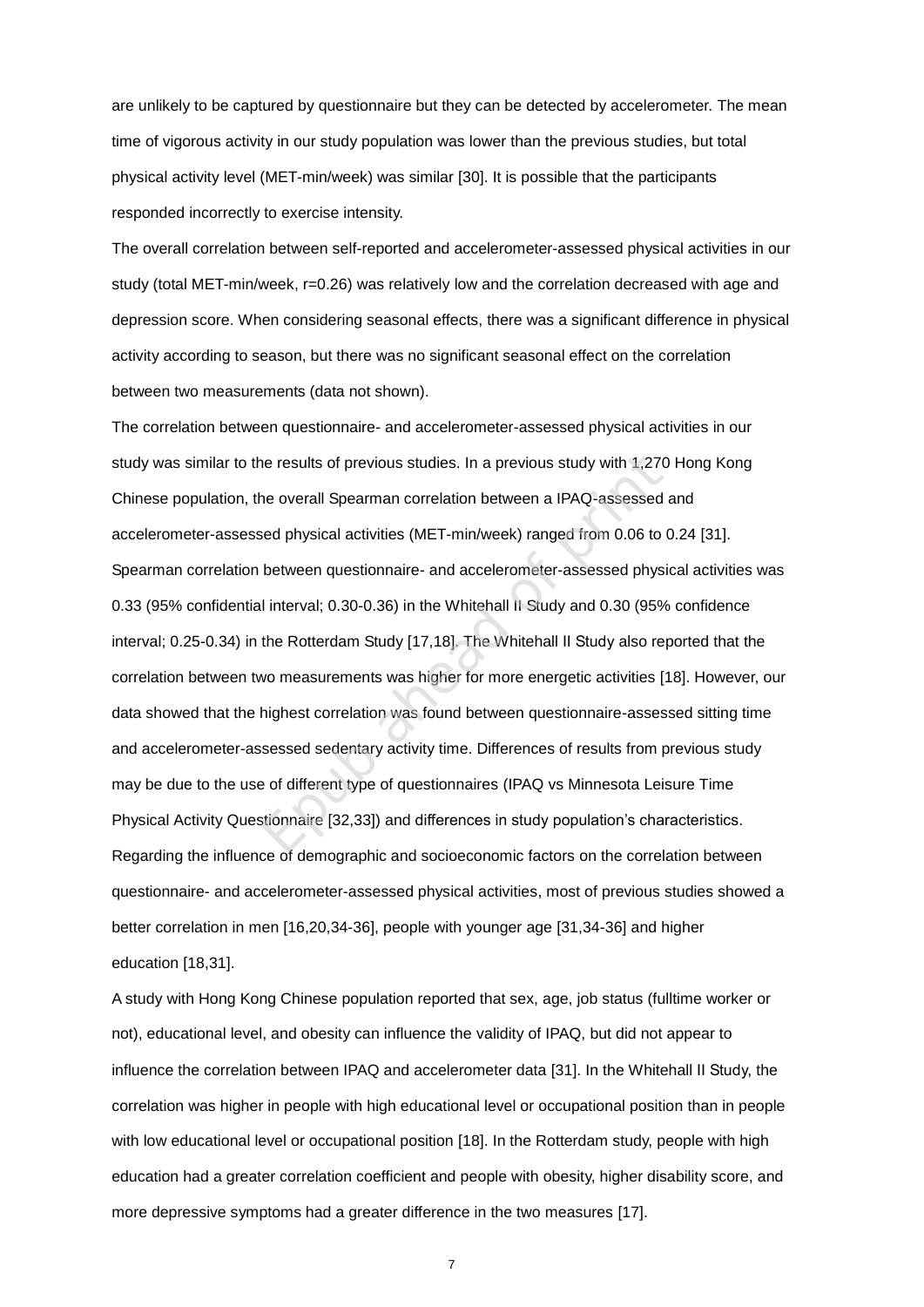In our data, people with older age or higher depression score tended to have lower correlation coefficients than that their younger or healthier counterparts. However, the correlation between questionnaire- and accelerometer-assessed physical activities did not differ by sex, marital status, house income, and MMSE score. The questionnaire survey showed that the highest age group aged over 60 years had the highest level of physical activity (MET-min/week), while the accelerometer test showed the lowest level of physical activity in the highest age group (data not shown).

The possible reasons why the correlation between self-reported and questionnaire-assessed physical activity decreased as the age increased are memory difficulties and cognitive problems which are more prevalent in elderly adults. The questions of IPAQ-Short Form that require the use of recognition memory are preferred over those that require recall [37,38]. However, in our study, cognitive function assessed by MMSE score was not associated with correlations between selfreported and questionnaire-assessed physical activity. Additionally, there were few people who had cognitive problems in our study. Another possibility is that an open-ended response format of IPAQ-Short Form can be difficult for elderly adults to complete accurately [39]. y are preferred over those that require recall [37,38]. Hower<br>essed by MMSE score was [n](#page--1-16)ot associated with correlations<br>maire-assessed physical activity. Additionally, there were fe<br>our study. Another possibility is that an

Previous study reported that the measurement methods of physical activity is important when investigating associations between physical activity and depression [40]. Depressed persons show a response bias favoring the reporting of negative self-relevant information [41]. Reporting bias may have influenced the current study.

Accelerometers have been often used in validation studies [16,36], but it is not a gold standard, since it measures the movement of only one part of body but the resulting inferences are applied to the whole body. In addition, previous studies have proposed thresholds to define mild, moderate, and vigorous levels of physical activity and developed algorithms for detecting types of physical activity <sup>[\[25,](#page--1-7)[42-47\]](#page--1-26)</sup>. But there is no consensus on the best method and there is considerable inconsistency in results derived from different algorithms <sup>[\[18,](#page--1-11)[48\]](#page--1-25)</sup>. To measure physical activities by questionnaire is the most cost-effective method for assessment of physical activity which can assess all types of physical activity and can be used for a large population in epidemiological research<sup>[\[8\]](#page--1-1)</sup>. Questionnaire can also assess physical activity relatively for a long time period. However, self-reported physical activity by questionnaire has several limitations such as reporting and recall bias, and the inability to capture the absolute level of physical activity <sup>[\[16\]](#page--1-9)</sup>. Activities of light intensity are hard to recall and might not be reported [\[10,](#page--1-3)[17\]](#page--1-10). Also, moderate or vigorous activities for a very short time duration might not be recalled by the participants when they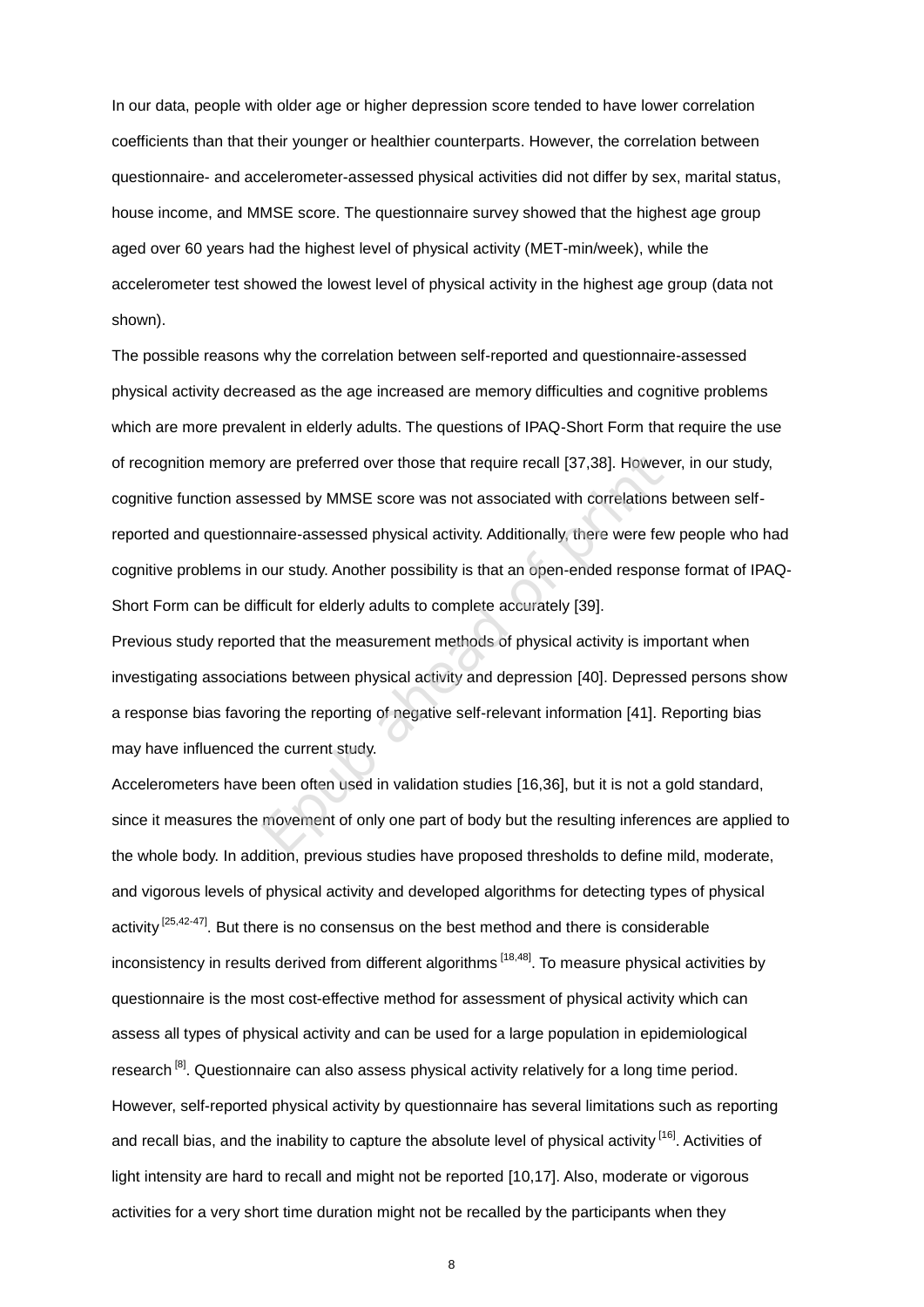response the questionnaire [\[17\].](#page--1-10) Especially, when using questionnaire for young and elderly, caution must be taken as their memory can be incomplete [\[49](#page--1-27)[,50\]](#page--1-28). In particular, older adults are more likely to engage in light- to moderate-intensity physical activity, which is the most difficult type of activity to be assessed by questionnaires [\[51\]](#page--1-29). In addition, IPAQ only include activities of moderate or vigorous intensity for more than an hour, which can be explanation for the underestimation of physical activity in the questionnaire [\[17\]](#page--1-10). To redeem the limitations of questionnaire, researchers have used motion sensors, such as pedometers or accelerometers, as additional measurement for assess physical activity in a free-living environment [\[52\]](#page--1-30). Accelerometer can record acceleration associated with body movement which can provide an information for duration and intensity of certain physical activity [\[14\]](#page--1-7). Accelerometers include all the physical activities such a small bouts of activity less than 5 minutes and can avoid recall and response bias. Despite the advantages of using accelerometers, it is time-consuming and costly to apply to large-scale epidemiological research design. Also, physical activity measured with a wristworn accelerometer can be underestimated when doing physical activity with the wrist fixed, such as carrying a briefcase, or physical activity with only the legs, such as cycling [53[,54\]](#page--1-32). Additionally, when collecting the data of physical activity by accelerometers, compliance variation by the participant to wear the device and seasonal variation reflecting the possibility of water-based activities should be cautioned [8]. Because both accelerometers and questionnaire have advantages and disadvantages, it can be recommended to use both measures to collectively measure an individual's physical activity. Further studies are also required to have better understanding of the association between questionnaire- and accelerometer-assessed physical activities. In a small bouts of activity less than 5 minutes and can avoie the advantages of using accelerometers, it is time-consurpidemiological research design. Also, physical activity measure an be underestimated when doing physic

Our study contains several strengths. First, we used validated accelerometer and questionnaire, thus, our results can be compared with previous studies that used the same assessment tools. Second, our study showed relatively high compliance for accelerometer wearing. Third, our study population consisted of quite a lot of community-dwelling adults from a large population-based cohort.

However, our study also had some limitations. First, the data of physical activities derived from the accelerometer and questionnaire were not obtained in the same week. They participated in accelerometer surveys for 7 days from the day they completed the questionnaire. This might have contributed to the low correlation coefficients between self-reported and accelerometer-assessed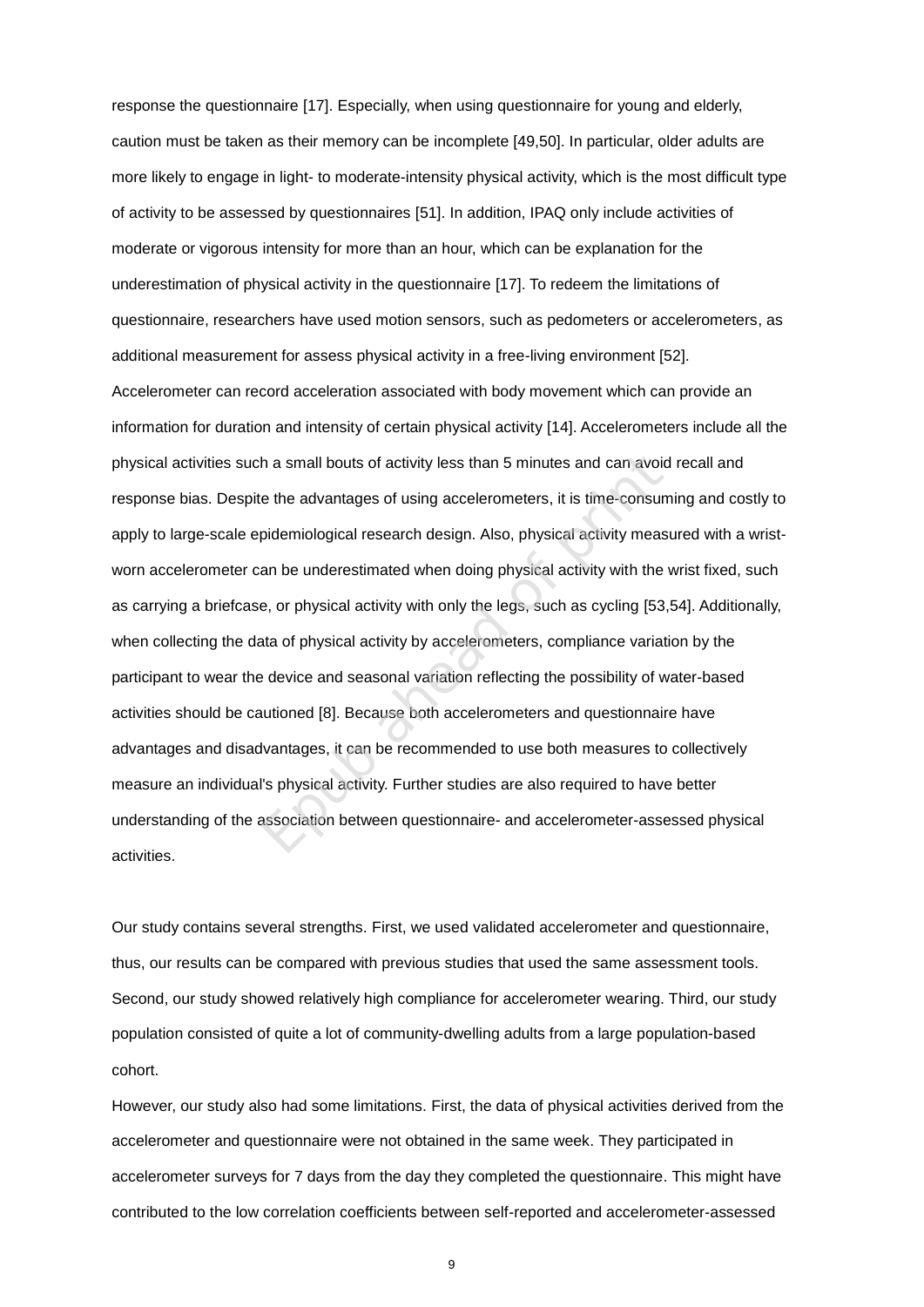physical activities in the current study. Second, as current data were from a subsample of CMERC cohort which is consist of community-dwelling healthy people aged 30-65 year without CVD histories, they might have different physical activity pattern from who were less active. Also, those who were extremely active might have felt too much pressure on the accelerometer and refused to participate because accelerometer can interfere with their activity and there was a risk of machine breakdown during the physical activity [\[31\]](#page--1-19). But, in our sensitivity analysis, there was no significant differences in the characteristics such as sex distribution, marital status, education level, depression score, BMI, and blood pressure level between people who participated in accelerometer examination and those who refused to participate in accelerometer examination (data not shown). But, the mean age and MMSE scores of people who participated in accelerometer test was higher than those who did not participate in the accelerometer test. A third limitation is the lack of randomization. However, our study design is a community-based cohort study representing the real-life situation well [55]. Fourth, we used wrist-worn accelerometer due to expected higher compliance [56]. Previous studies have typically used hip-worn accelerometers for reflecting lower body movements [56,57]. The National Health and Nutrition Examination Survey, which conducts surveillance of physical activity in the United States population, previously used a uniaxial accelerometer worn on hip (2003–2004 and 2005–2006), but has now changed its protocol asking participants to wear a triaxial accelerometer on the wrist instead during recent surveys (2011–2014) among persons aged over 6 years [56,58]. Also, several studies reported that hip and wrist-worn accelerometers were moderately correlated in adults and adolescents [\[58](#page--1-5)[,59\]](#page--1-35). Finally, although our results are in accordance with those of previous studies that used different instruments and a different type of accelerometer, our results might not be generalizable to other instruments. is higher than those who did not participate in the acceleror<br>
f randomization. However, our study design is a community<br>
e real-life situation well [55]. Fourth, we used wrist-worn acc<br>
bliance [56]. Previous studies have

# **Conclusions**

In conclusion, we found that low correlations between self-reported and accelerometer-assessed physical activities and the correlations decrease with age and depression score among healthy Korean adults. Future studies assessing physical activity using questionnaires and/or accelerometers should take account for these results.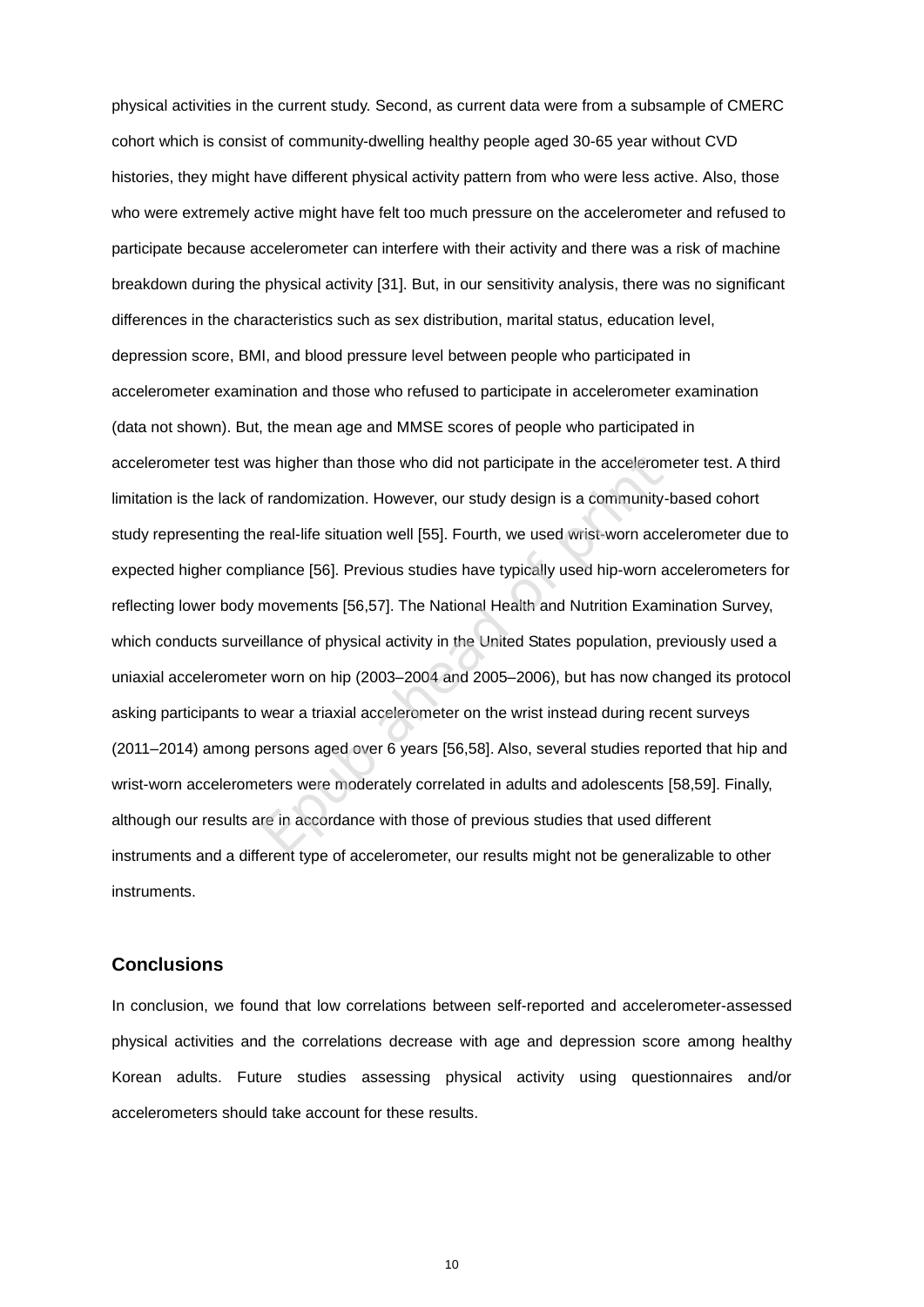#### **Abbreviations**

BDI: Beck Depression Inventory-II; BMI: Body mass index; CMERC: Cardiovascular and Metabolic Diseases Etiology Research Center; IPAQ: International Physical Activity Questionnaire: METmin/week: metabolic equivalent task minutes per week; MMSE: Mini-Mental State Estimation

# **Author's contributions**

SWL contributed to conceptualization of the manuscript, data collection, cleaning and analysis, interpretation of data, and writing of the manuscript. JS contributed to conceptualization of the manuscript data collection, and interpretation of the data. BMS, JHP, HRC, JWY, JEH, SMJC, and DHH was involved in data collection. HCK contributed to design and concept of the study, data analysis and interpretation, and revision of the manuscript. All authors read and approved the final manuscript. Epublished of Prints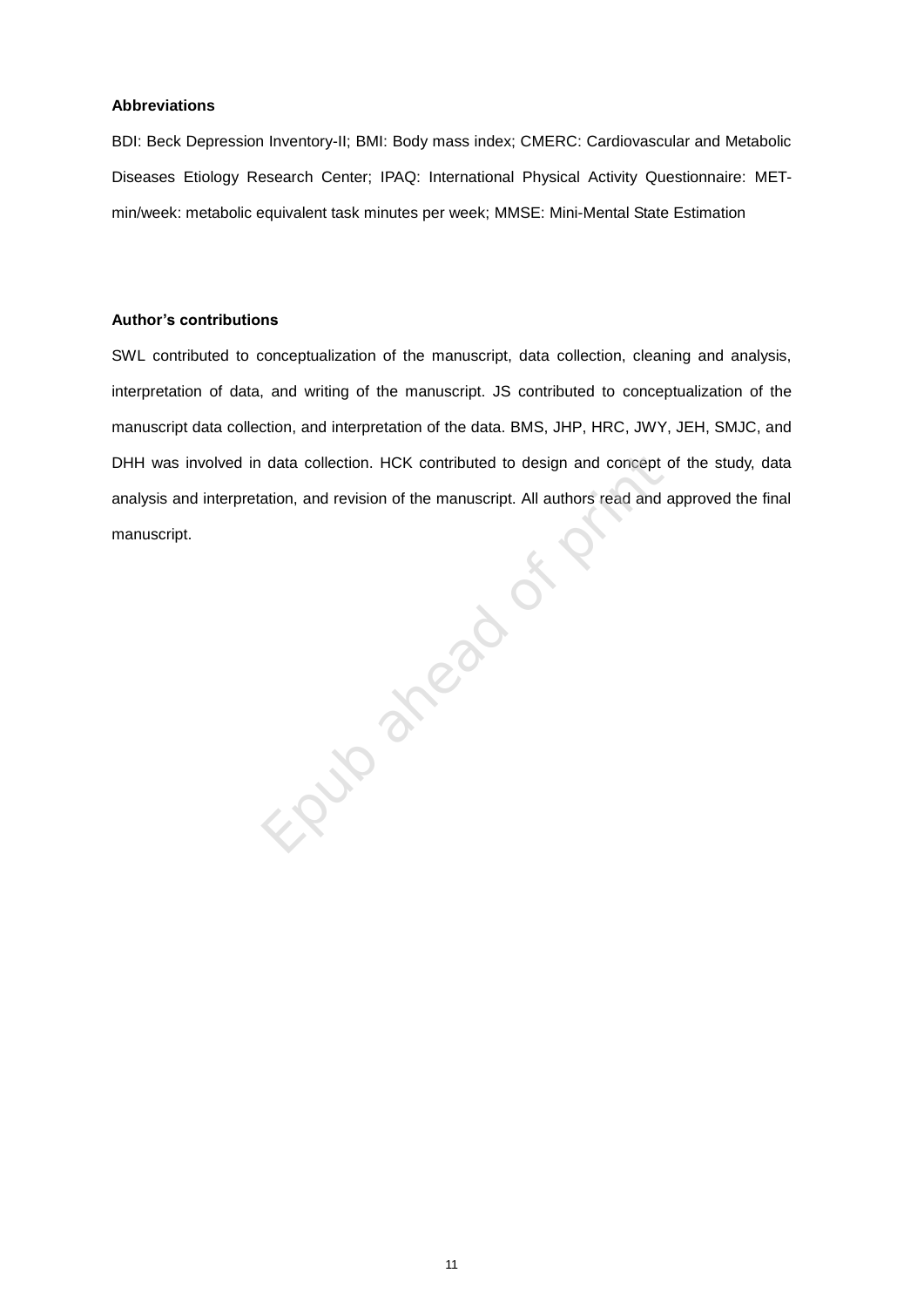#### **References**

- 1. Nocon M, Hiemann T, Müller-Riemenschneider F, Thalau F, Roll S, Willich SN. Association of physical activity with all-cause and cardiovascular mortality: a systematic review and meta-analysis. European Journal of Cardiovascular Prevention & Rehabilitation 2008;15:239-246.
- 2. Hamburg NM, McMackin CJ, Huang AL, Shenouda SM, Widlansky ME, Schulz E, et al. Physical inactivity rapidly induces insulin resistance and microvascular dysfunction in healthy volunteers. Arteriosclerosis, thrombosis, and vascular biology 2007;27:2650-2656.
- 3. Hu FB, Leitzmann MF, Stampfer MJ, Colditz GA, Willett WC, Rimm EB. Physical activity and television watching in relation to risk for type 2 diabetes mellitus in men. Archives of internal medicine 2001;161:1542-1548.
- 4. Kruk J, Marchlewicz M. Dietary fat and physical activity in relation to breast cancer among Polish women. Asian Pac J Cancer Prev 2013;14:2495-2502.
- 5. Morrison DS, Parr CL, Lam TH, Ueshima H, Kim HC, Jee SH, et al. Behavioural and metabolic risk factors for mortality from colon and rectum cancer: analysis of data from the Asia-Pacific Cohort Studies Collaboration. Asian Pacific Journal of Cancer Prevention 2013;14:1083-1087. cine 2001;161:1542-1548.<br>
Ilewicz M. Dietary fat and physical activity in relation to bre<br>
I. Asian Pac J Cancer Prev 2013;14:2495-2502.<br>
Parr CL, Lam TH, Ueshima H, Kim HC, Jee SH, et al<br>
t factors for mortality from colo
- 6. Gregg EW, Pereira MA, Caspersen CJ. Physical activity, falls, and fractures among older adults: a review of the epidemiologic evidence. Journal of the American Geriatrics Society 2000;48:883-893.
- 7. Sangrajrang S, Chaiwerawattana A, Ploysawang P, Nooklang K, Jamsri P, Somharnwong S. Obesity, diet and physical inactivity and risk of breast cancer in Thai women. Asian Pac J Cancer Prev 2013;14:7023-7027.
- 8. Skender S, Ose J, Chang-Claude J, Paskow M, Brühmann B, Siegel EM, et al. Accelerometry and physical activity questionnaires-a systematic review. BMC public health 2016;16:515.
- 9. Sallis JF, Saelens BE. Assessment of physical activity by self-report: status, limitations, and future directions. Research quarterly for exercise and sport 2000;71:1-14.
- 10. Schmid D, Ricci C, Leitzmann MF. Associations of objectively assessed physical activity and sedentary time with all-cause mortality in US adults: the NHANES study. PLoS One 2015;10:e0119591.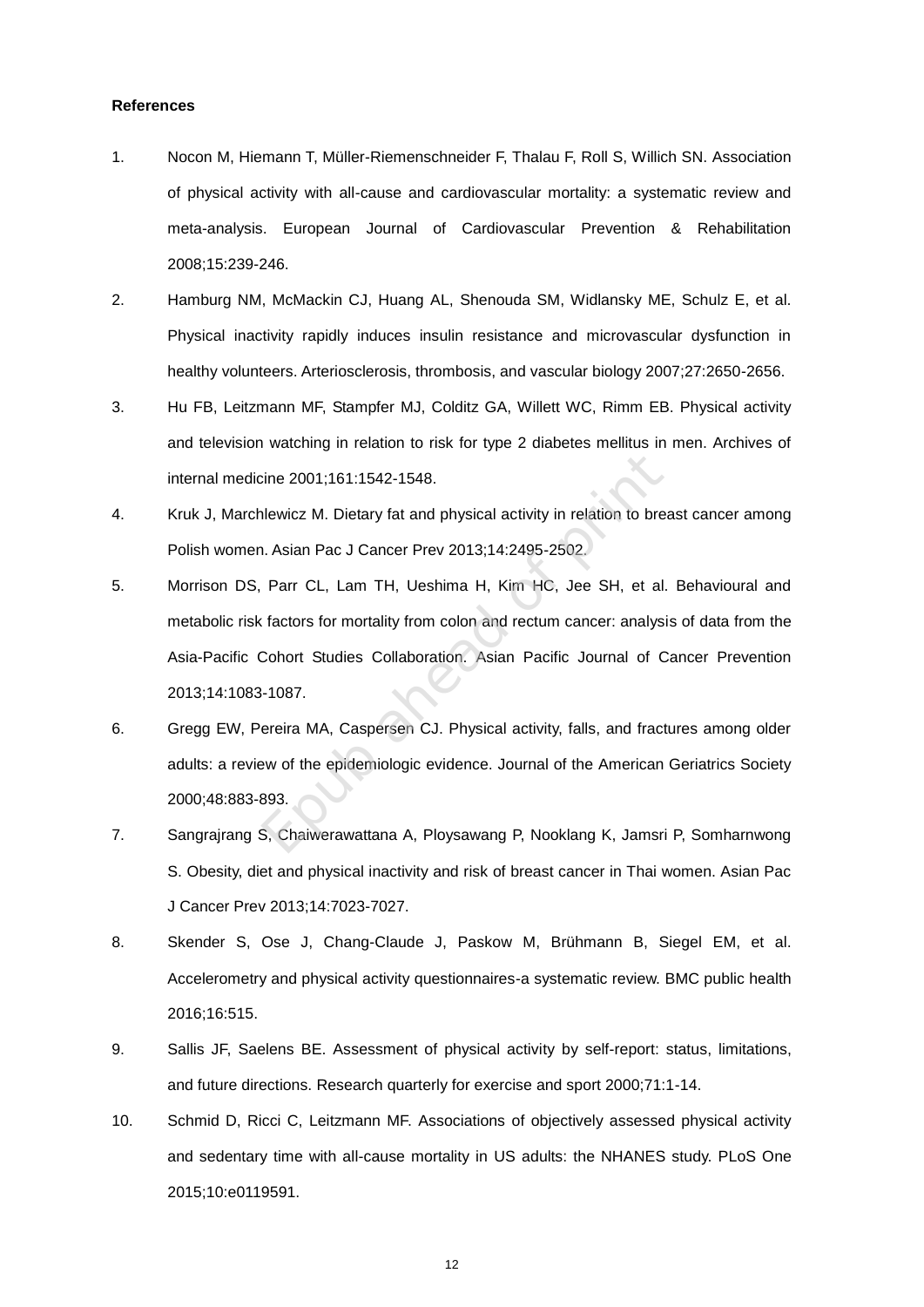- 11. Ensrud KE, Blackwell TL, Cauley JA, Dam TTL, Cawthon PM, Schousboe JT, et al. Objective measures of activity level and mortality in older men. Journal of the American Geriatrics Society 2014;62:2079-2087.
- 12. Frost C, Thompson SG. Correcting for regression dilution bias: comparison of methods for a single predictor variable. Journal of the Royal Statistical Society: Series A (Statistics in Society) 2000;163:173-189.
- 13. Washburn RA. Assessment of physical activity in older adults. Research quarterly for exercise and sport 2000;71:79-87.
- 14. Westerterp KR. Physical activity assessment with accelerometers. International Journal of Obesity 1999;23:S45.
- 15. Scheers T, Philippaerts R, Lefevre J. Assessment of physical activity and inactivity in multiple domains of daily life: a comparison between a computerized questionnaire and the SenseWear Armband complemented with an electronic diary. International journal of behavioral nutrition and physical activity 2012;9:71. Philippaerts R, Lefevre J. Assessment of physical activity<br>
ins of daily life: a comparison between a computerized que<br>
Armband complemented with an electronic diary. Interr<br>
trition and physical activity 2012;9:71.<br>
Idamo
- 16. Prince SA, Adamo KB, Hamel ME, Hardt J, Gorber SC, Tremblay M. A comparison of direct versus self-report measures for assessing physical activity in adults: a systematic review. International Journal of Behavioral Nutrition and Physical Activity 2008;5:56.
- 17. Koolhaas CM, van Rooij FJ, Cepeda M, Tiemeier H, Franco OH, Schoufour JD. Physical activity derived from questionnaires and wrist-worn accelerometers: comparability and the role of demographic, lifestyle, and health factors among a population-based sample of older adults. Clinical epidemiology 2018;10:1.
- 18. Sabia S, van Hees VT, Shipley MJ, Trenell MI, Hagger-Johnson G, Elbaz A, et al. Association between questionnaire-and accelerometer-assessed physical activity: the role of sociodemographic factors. American journal of epidemiology 2014;179:781-790.
- 19. Shim J-S, Song BM, Lee JH, Lee SW, Park JH, Choi DP, et al. Cardiovascular and Metabolic Diseases Etiology Research Center (CMERC) cohort: study protocol and results of the first 3 years of enrollment. Epidemiology and health 2017;39
- 20. Chun MY. Validity and reliability of korean version of international physical activity questionnaire short form in the elderly. Korean journal of family medicine 2012;33:144-151.
- 21. Craig CL, Marshall AL, Sjorstrom M, Bauman AE, Booth ML, Ainsworth BE, et al. International physical activity questionnaire: 12-country reliability and validity. Medicine and science in sports and exercise 2003;35:1381-1395.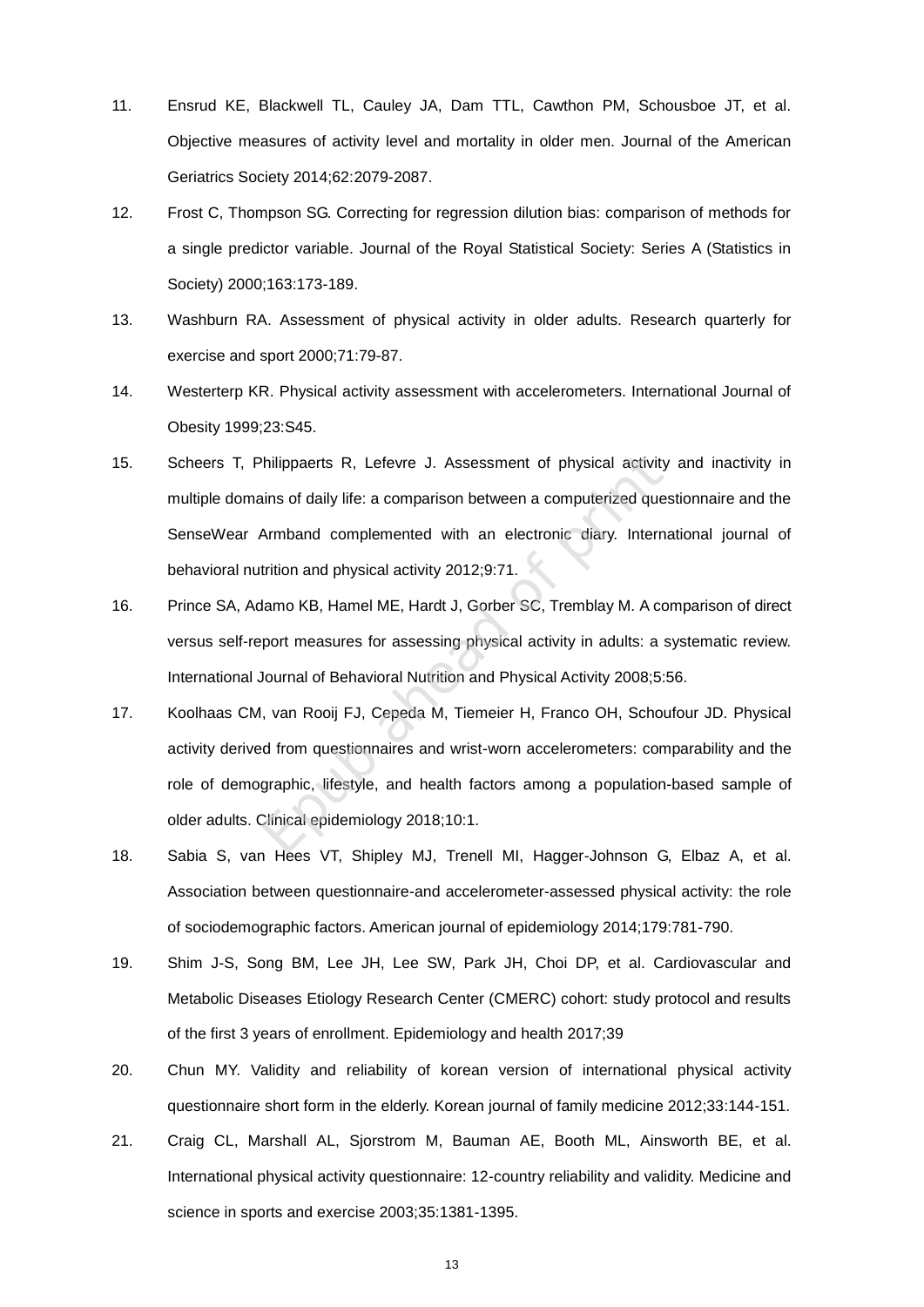- 22. Ainsworth BE, Haskell WL, Whitt MC, Irwin ML, Swartz AM, Strath SJ, et al. Compendium of physical activities: an update of activity codes and MET intensities. Medicine and science in sports and exercise 2000;32:S498-S504.
- 23. Oh JY, Yang YJ, Kim BS, Kang JH. Validity and Reliability of Korean Version of International Physical Activity Questionnaire (IPAQ) Short Form. Journal of the Korean Academy of Family Medicine 2007;28:532-541.
- 24. GENEActiv, 2014. How to Use Macros (cited 2017 May 4). Available from: [https://open.geneactiv.org/geneactiv\\_macros.html.](https://open.geneactiv.org/geneactiv_macros.html)
- 25. Esliger DW, Rowlands AV, Hurst TL, Catt M, Murray P, Eston RG. Validation of the GENEA Accelerometer. 2011
- 26. Kim TH, Jhoo JH, Park JH, Kim JL, Ryu SH, Moon SW, et al. Korean version of mini mental status examination for dementia screening and its' short form. Psychiatry investigation 2010;7:102-108.
- 27. Kukull W, Larson E, Teri L, Bowen J, McCormick W, Pfanschmidt M. The Mini-Mental State Examination score and the clinical diagnosis of dementia. Journal of clinical epidemiology 1994;47:1061-1067.
- 28. Lim S-Y, Lee E-J, Jeong S-W, Kim H-C, Jeong C-H, Jeon T-Y, et al. The validation study of Beck Depression Scale 2 in Korean version. Anxiety and mood 2011;7
- 29. Smarr KL, Keefer AL. Measures of depression and depressive symptoms: Beck Depression Inventory‐II (BDI‐II), Center for Epidemiologic Studies Depression Scale (CES‐D), Geriatric Depression Scale (GDS), Hospital Anxiety and Depression Scale (HADS), and Patient Health Questionnaire‐9 (PHQ‐9). Arthritis care & research 2011;63 o JH, Park JH, Kim JL, Ryu SH, Moon SW, et al. Kores<br>
s examination for dementia screening and its' short<br>
2010;7:102-108.<br>
son E, Teri L, Bowen J, McCormick W, Pfanschmidt M. The<br>
score and the clinical diagnosis of demen
- 30. Dyrstad SM, Hansen BH, Holme IM, Anderssen SA. Comparison of self-reported versus accelerometer-measured physical activity. Medicine & Science in Sports & Exercise 2014;46:99-106.
- 31. Lee PH, Yu Y, McDowell I, Leung GM, Lam T, Stewart SM. Performance of the international physical activity questionnaire (short form) in subgroups of the Hong Kong chinese population. International Journal of Behavioral Nutrition and Physical Activity 2011;8:81.
- 32. Jacobs JD, Ainsworth BE, Hartman TJ, Leon AS. A simultaneous evaluation of 10 commonly used physical activity questionnaires. Medicine and science in sports and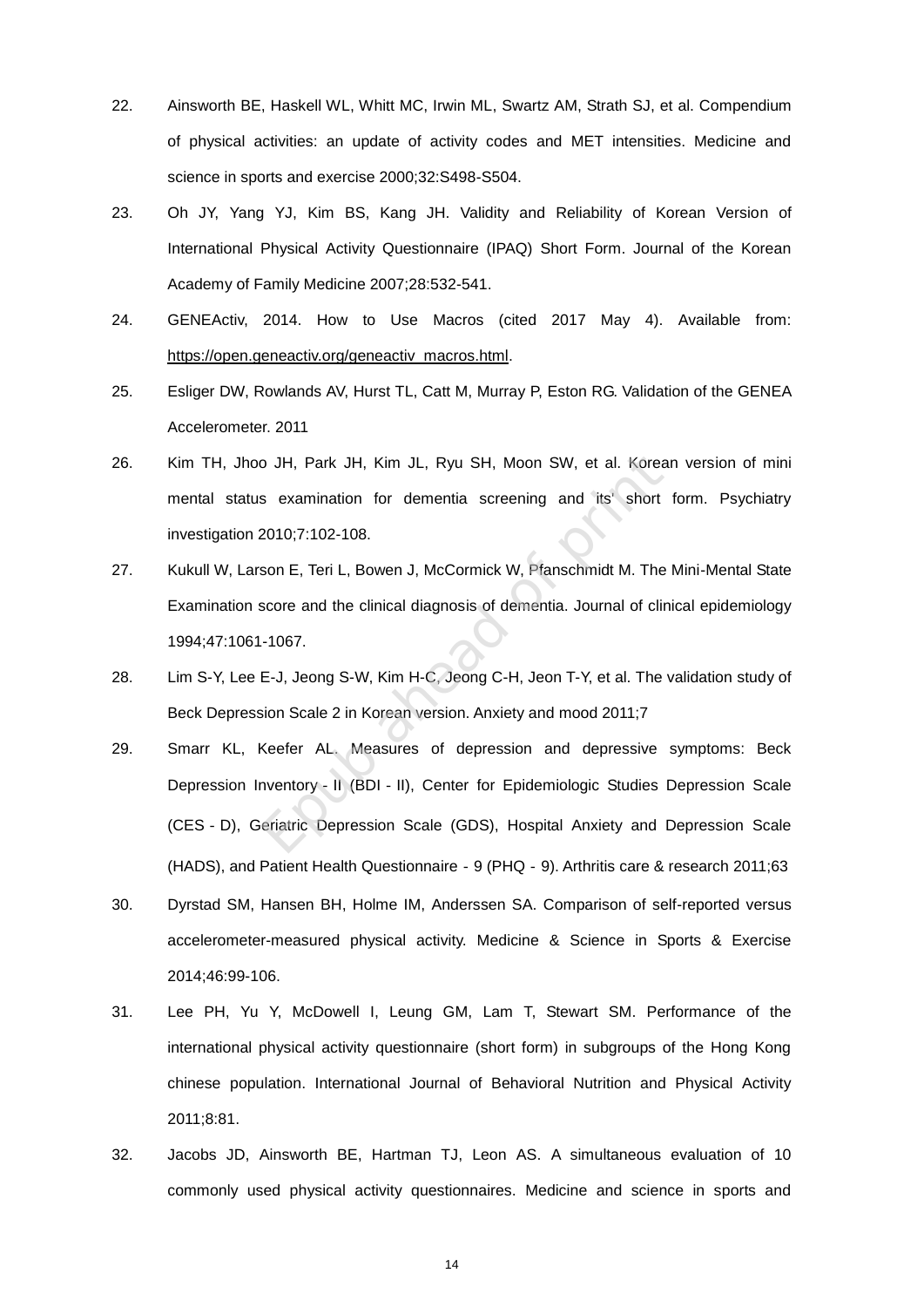exercise 1993;25:81-91.

- 33. Richardson MT, Leon AS, Jacobs Jr DR, Ainsworth BE, Serfass R. Comprehensive evaluation of the Minnesota leisure time physical activity questionnaire. Journal of clinical epidemiology 1994;47:271-281.
- 34. Ferrari P, Friedenreich C, Matthews CE. The role of measurement error in estimating levels of physical activity. American journal of epidemiology 2007;166:832-840.
- 35. Friedenreich CM, Courneya KS, Neilson HK, Matthews CE, Willis G, Irwin M, et al. Reliability and validity of the past year total physical activity questionnaire. American journal of epidemiology 2006;163:959-970.
- 36. Cust AE, Smith BJ, Chau J, van der Ploeg HP, Friedenreich CM, Armstrong BK, et al. Validity and repeatability of the EPIC physical activity questionnaire: a validation study using accelerometers as an objective measure. International Journal of Behavioral Nutrition and Physical Activity 2008;5:33. repeatability of the EPIC physical activity questionnaire:<br>
rometers as an objective measure. International Jour<br>
Physical Activity 2008;5:33.<br>
Iillis KM, King AC, Haskell WL, Gillis D, Ritter PL. CHAMF<br>
for older adults:
- 37. Stewart AL, Mills KM, King AC, Haskell WL, Gillis D, Ritter PL. CHAMPS physical activity questionnaire for older adults: outcomes for interventions. Medicine & Science in Sports & Exercise 2001;33:1126-1141.
- 38. Stewart A, Hays RD. Conceptual Measurement, and Analytical Issues in Assessing Health Status in Older Populations. 1997
- 39. Washburn RA, Smith KW, Jette AM, Janney CA. The Physical Activity Scale for the Elderly (PASE): development and evaluation. Journal of clinical epidemiology 1993;46:153-162.
- 40. McKercher CM, Schmidt MD, Sanderson KA, Patton GC, Dwyer T, Venn AJ. Physical activity and depression in young adults. American journal of preventive medicine 2009;36:161-164.
- 41. Zuroff DC, Colussy SA, Wielgus MS. Selective memory and depression: A cautionary note concerning response bias. Cognitive Therapy and Research 1983;7:223-231.
- 42. Troiano RP, Berrigan D, Dodd KW, Masse LC, Tilert T, McDowell M. Physical activity in the United States measured by accelerometer. Medicine and science in sports and exercise 2008;40:181.
- 43. Brage S, Wedderkopp N, Franks PW, Andersen LB, Froberg K. Reexamination of validity and reliability of the CSA monitor in walking and running. Medicine & Science in Sports & Exercise 2003;35:1447-1454.
- 44. Freedson PS, Melanson E, Sirard J. Calibration of the Computer Science and Applications,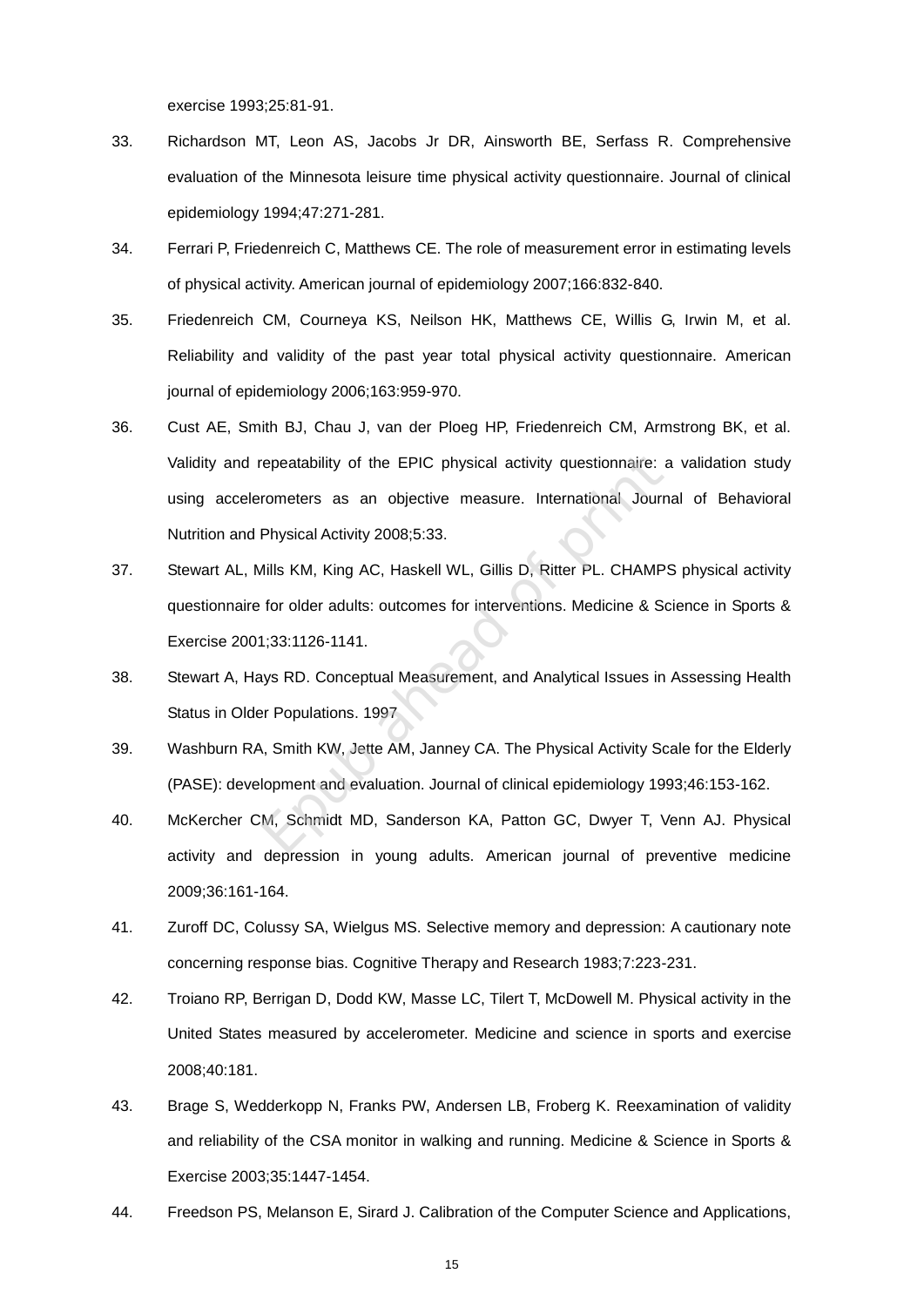Inc. accelerometer. Medicine and science in sports and exercise 1998;30:777-781.

- 45. Hendelman D, Miller K, Baggett C, Debold E, Freedson P. Validity of accelerometry for the assessment of moderate intensity physical activity in the field. Medicine and science in sports and exercise 2000;32:S442-449.
- 46. van Hees VT, Golubic R, Ekelund U, Brage S. Impact of study design on development and evaluation of an activity-type classifier. Journal of Applied Physiology 2013;114:1042-1051.
- 47. Zhang S, Murray P, Zillmer R, Eston RG, Catt M, Rowlands AV. Activity classification using the GENEA: optimum sampling frequency and number of axes. Medicine and Science in Sports and Exercise 2012;44:2228-2234.
- 48. Ham SA, Reis JP, Strath SJ, Dubose KD, Ainsworth BE. Discrepancies between methods of identifying objectively determined physical activity. Medicine and science in sports and exercise 2007;39:52-58.
- 49. Baranowski T, Dworkin RJ, Cieslik CJ, Hooks P, Clearman DR, Ray L, et al. Reliability and validity of self report of aerobic activity: Family Health Project. Research Quarterly for Exercise and Sport 1984;55:309-317. objectively determined physical activity. Medicine and scite<br>
7;39:52-58.<br>
7:39:52-58.<br>
7: Dworkin RJ, Cieslik CJ, Hooks P, Clearman DR, Ray L, e<br>
If report of aerobic activity: Family Health Project. Rese<br>
Sport 1984;55:3
- 50. Sallis JF. Self report measures of children's physical activity. Journal of School Health 1991;61:215-219.
- 51. Washburn RA, Jette AM, Janney CA. Using age-neutral physical activity questionnaires in research with the elderly. Journal of Aging and Health 1990;2:341-356.
- 52. Troiano RP. A timely meeting: objective measurement of physical activity. Medicine & Science in Sports & Exercise 2005;37:S487-S489.
- 53. Rosenberger ME, Haskell WL, Albinali F, Mota S, Nawyn J, Intille S. Estimating activity and sedentary behavior from an accelerometer on the hip or wrist. Medicine and science in sports and exercise 2013;45:964.
- 54. Swartz AM, Strath SJ, Bassett DR, O'brien WL, King GA, Ainsworth BE. Estimation of energy expenditure using CSA accelerometers at hip and wrist sites. Medicine & Science in Sports & Exercise 2000;32:S450-S456.
- 55. Manser CN, Bachmann LM, Brunner J, Hunold F, Bauerfeind P, Marbet UA. Colonoscopy screening markedly reduces the occurrence of colon carcinomas and carcinoma-related death: a closed cohort study. Gastrointestinal endoscopy 2012;76:110-117.
- 56. Troiano RP, McClain JJ, Brychta RJ, Chen KY. Evolution of accelerometer methods for physical activity research. Br J Sports Med 2014;48:1019-1023.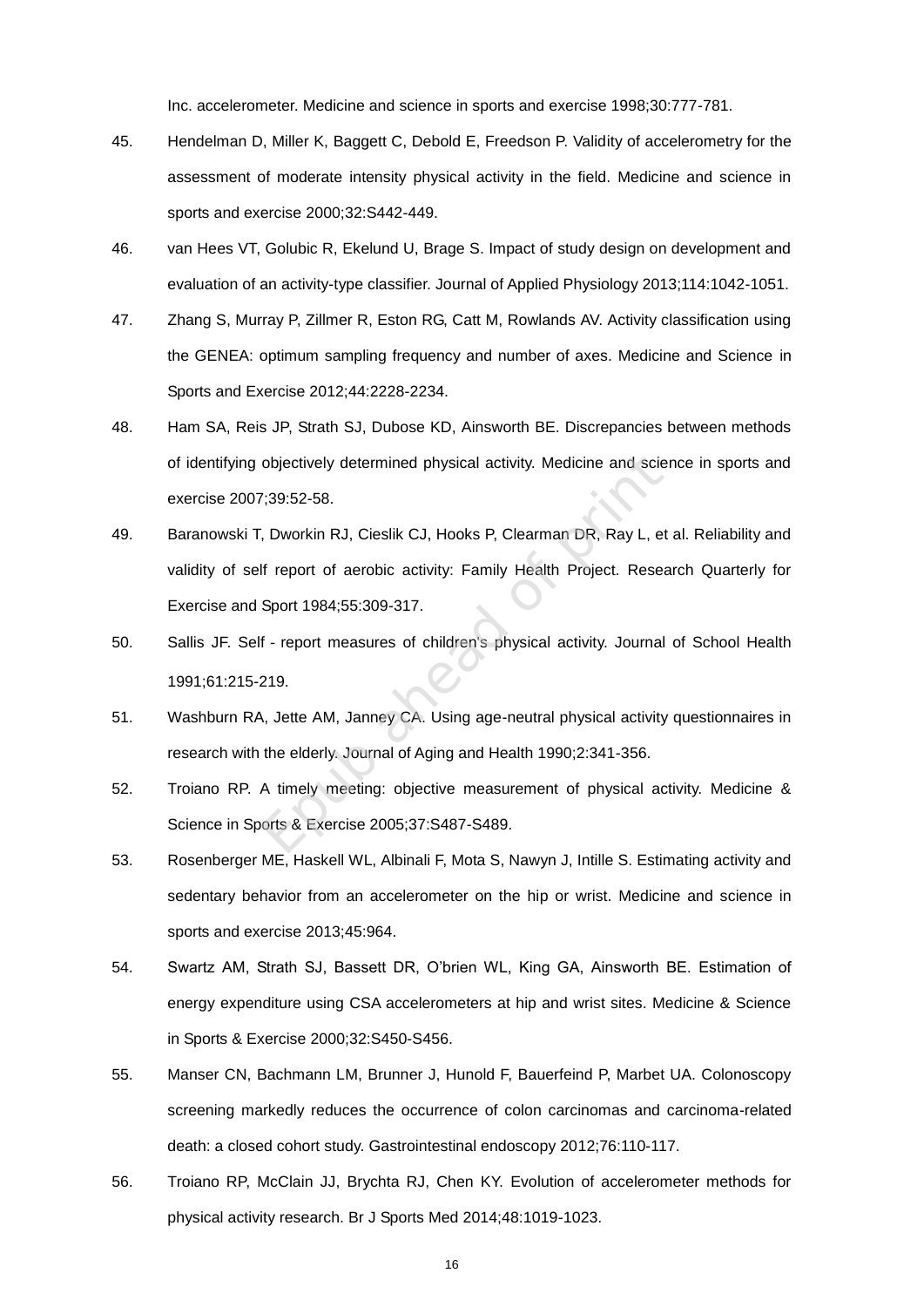- 57. Jefferis BJ, Sartini C, Shiroma E, Whincup PH, Wannamethee SG, Lee I-M. Duration and breaks in sedentary behaviour: accelerometer data from 1566 community-dwelling older men (British Regional Heart Study). Br J Sports Med 2015;49:1591-1594.
- 58. Kamada M, Shiroma EJ, Harris TB, Lee I-M. Comparison of physical activity assessed using hip-and wrist-worn accelerometers. Gait & posture 2016;44:23-28.
- 59. Scott JJ, Rowlands AV, Cliff DP, Morgan PJ, Plotnikoff RC, Lubans DR. Comparability and feasibility of wrist-and hip-worn accelerometers in free-living adolescents. Journal of science and medicine in sport 2017;20:1101-1106.

Elver a frozen de print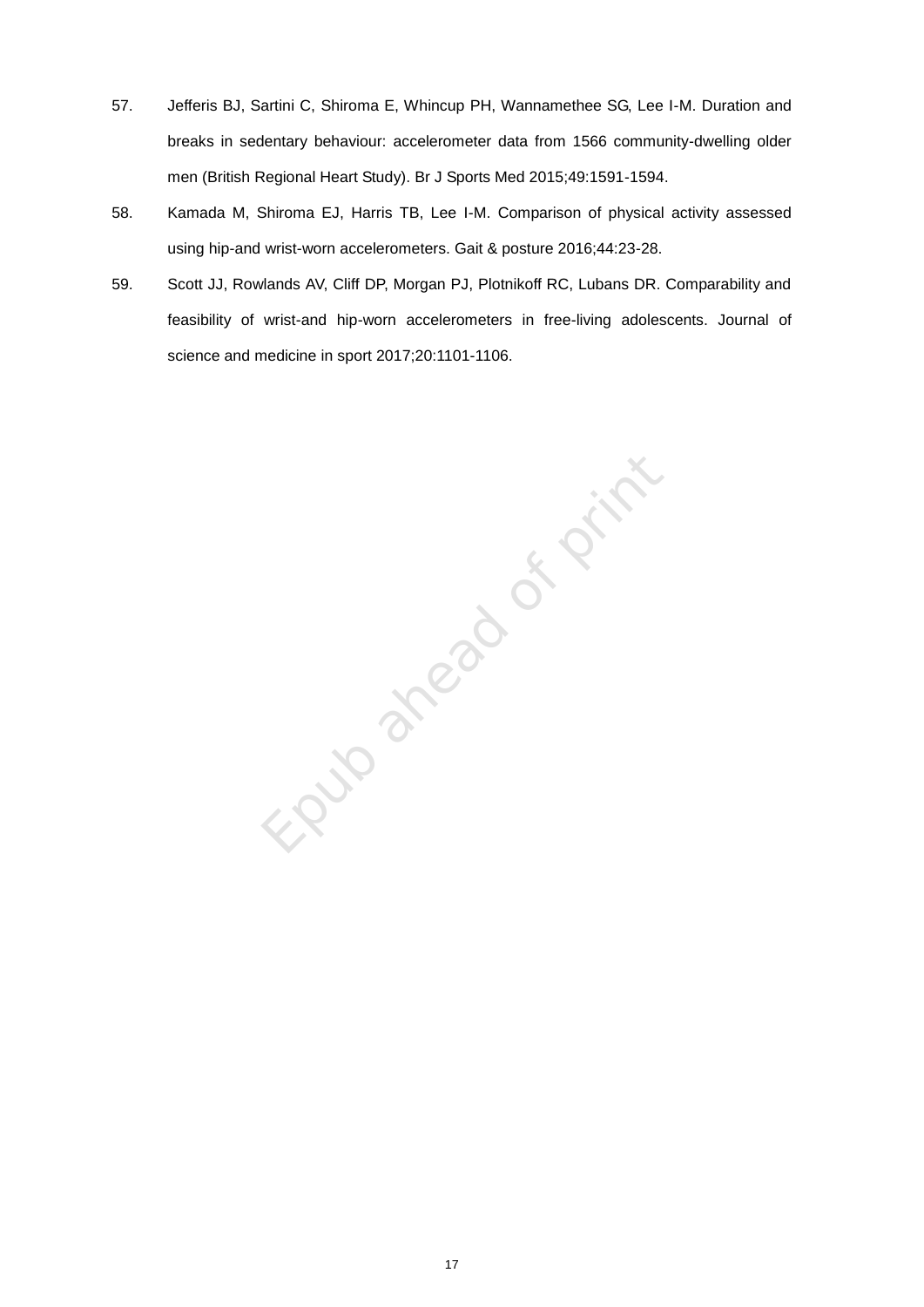| Table 1. The general characteristics of study population |       |                   |                |                   |       |                   |            |
|----------------------------------------------------------|-------|-------------------|----------------|-------------------|-------|-------------------|------------|
| Variables                                                |       | Total (n=623)     |                | Men (n=203)       |       | Women (n=420)     | $p$ -value |
| Age, year                                                | 53.0  | $\pm$<br>9.1      | 52.5           | 10.2<br>$\pm$     | 53.3  | 8.6<br>$\pm$      | 0.310      |
| BMI, $\text{kg/m}^2$                                     | 23.8  | $\pm$<br>2.9      | 24.5           | $\pm$<br>2.7      | 23.5  | $\pm$<br>3.0      | < .0001    |
| Marital status                                           |       |                   |                |                   |       |                   |            |
| Married/cohabiting                                       | 544   | (87.3)            | 195            | (96.1)            | 349   | (83.1)            | < .0001    |
| Single                                                   | 79    | (12.7)            | 8              | (3.9)             | 71    | (16.9)            |            |
| Education                                                |       |                   |                |                   |       |                   |            |
| Secondary school or below                                | 318   | (51.0)            | 73             | (36.0)            | 245   | (58.3)            | < .0001    |
| University degree or more                                | 305   | (49.0)            | 130            | (64.0)            | 175   | (41.7)            |            |
| Income                                                   |       |                   |                |                   |       |                   |            |
| Lower                                                    | 195   | (31.3)            | 46             | (22.7)            | 149   | (35.5)            | 0.005      |
| Middle                                                   | 193   | (31.0)            | 69             | (34.0)            | 124   | (29.5)            |            |
| Upper                                                    | 235   | (37.7)            | 88             | (43.4)            | 147   | (35.0)            |            |
| MMSE score                                               |       |                   |                |                   |       |                   |            |
| < 26                                                     | 225   | (36.1)            | 76             | (37.4)            | 149   | (35.5)            | 0.6327     |
| $\geq$ 26                                                | 398   | (63.9)            | 127            | (62.6)            | 271   | (64.5)            |            |
| <b>BDI</b> score                                         |       |                   |                |                   |       |                   |            |
| None (0-13)                                              | 474   | (76.1)            | 170            | (83.7)            | 304   | (72.4)            | 0.0106     |
| Mild (14-19)                                             | 93    | (14.9)            | 24             | (11.8)            | 69    | (16.4)            |            |
| Moderate (20-28)                                         | 43    | (6.9)             | $\overline{7}$ | (3.5)             | 36    | (8.6)             |            |
| Severe (29-63)                                           | 13    | (2.1)             | $2^{\circ}$    | (1.0)             | 11    | (2.6)             |            |
| Physical activities by questionnaire                     |       |                   |                |                   |       |                   |            |
| Sitting time, min/week                                   | 2691  | 1395<br>$\pm$     | 3004           | 1518.6<br>$\pm$   | 2539  | 1306<br>$\pm$     | 0.0002     |
| Walking time, min/week                                   | 280   | $[120 - 600]$     | 270            | $[120 - 525]$     | 300   | $[120-600]$       | 0.5534     |
| Moderate activity time, min/week                         | 0     | $[0-140]$         | 0              | $[0-180]$         | 0     | $[0-120]$         | 0.0574     |
| Vigorous activity time, min/week                         | 0     | $[0-0]$           | 0              | $[0-120]$         | 0     | $[0-0]$           | < .0001    |
| Total MET-min/week                                       | 1590  | $[693-3228]$      | 1782           | $[716-3626]$      | 1560  | $[693-3113]$      | 0.0825     |
| People with moderate activity $\geq 60$ min/week         | 45    | (7.2)             | 21             | (10.3)            | 24    | (5.7)             | 0.0539     |
| People with vigorous activity $\geq 600$ min/week        | 121   | (19.4)            | 60             | (29.6)            | 61    | (14.5)            | < .0001    |
| Physical activities by accelerometer                     |       |                   |                |                   |       |                   |            |
| Sedentary activity time, min/week                        | 4605  | 791.4<br>Ŧ        | 4860           | 822.1<br>$\pm$    | 4482  | 747<br>$\pm$      | < .0001    |
| Light activity time, min/week                            | 780   | $[601-964]$       | 637            | $[493 - 896]$     | 825   | $[694-999]$       | < .0001    |
| Moderate activity time, min/week                         | 1129  | $[842 - 1495]$    | 996            | $[759-1355]$      | 1175  | $[907-1535]$      | 0.0001     |
| Vigorous activity time, min/week                         | 28    | $[13 - 58]$       | 40             | $[20-82]$         | 23    | $[11 - 50]$       | < .0001    |
| Total MET-min/week                                       | 12457 | $[11053 - 14044]$ | 12211          | $[10861 - 13765]$ | 12595 | $[11295 - 14114]$ | 0.0712     |
| People with moderate activity $\geq 60$ min/week         | 570   | (91.5)            | 179            | (88.2)            | 391   | (93.1)            | 0.0563     |
| People with vigorous activity $\geq 600$ min/week        | 524   | (84.1)            | 185            | (9.1)             | 339   | (80.7)            | 0.0001     |

Data are presented as mean ± standard deviation, median [interquartile range], or number (%).

*P*-value was derived from the independent t-test, the Wilcoxon rank sum test, or chi-square test.

Abbreviations: BMI, body mass index; MMSE, Mini-Mental State Estimation; BDI, Beck Depression Inventory-II; MET-min, metabolic equivalent task minutes.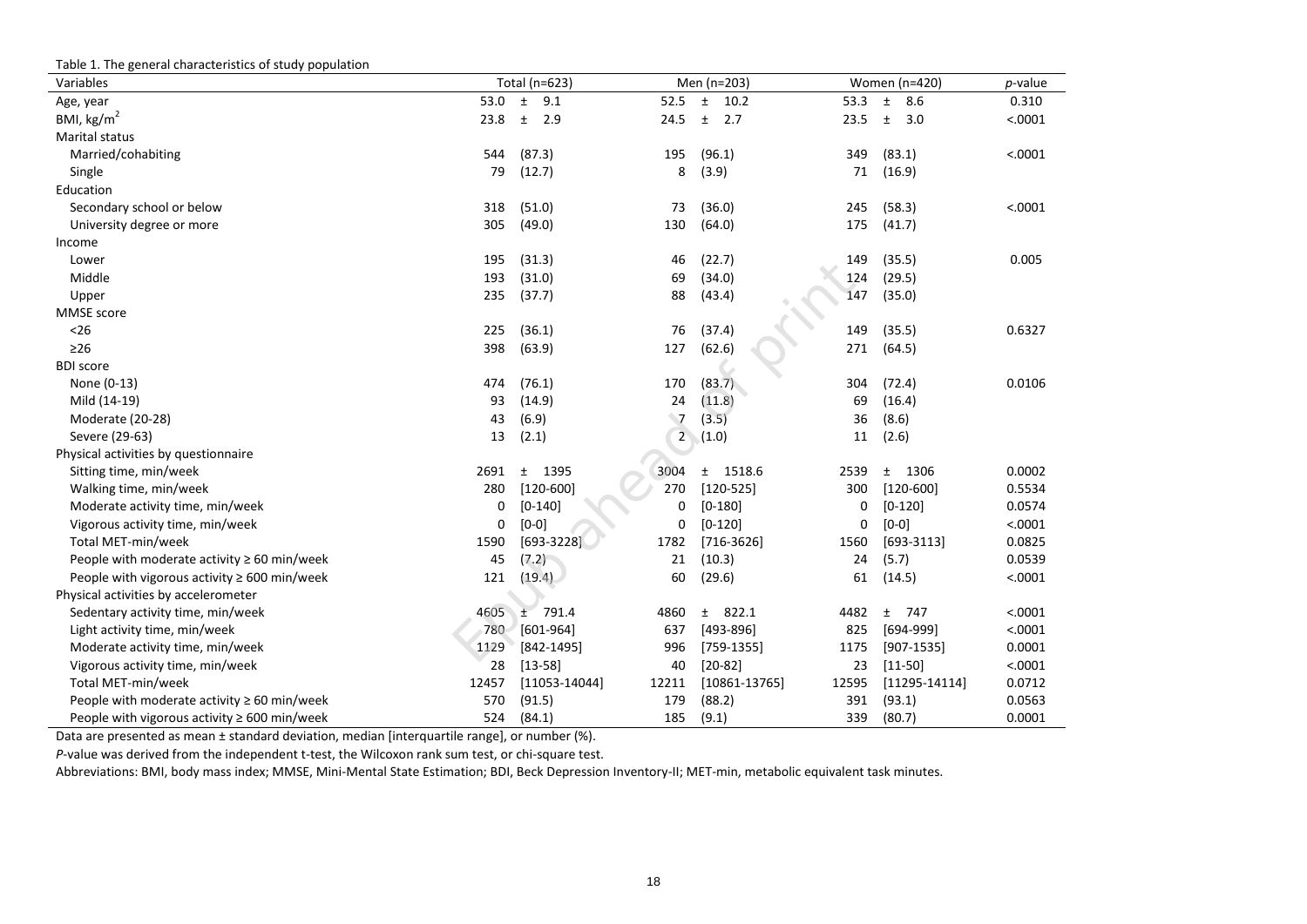|                               |       |        | Accelerometer-measured MET-min/week |        |              |                 |  |
|-------------------------------|-------|--------|-------------------------------------|--------|--------------|-----------------|--|
| Self-reported<br>MET-min/week | Lower |        |                                     | Middle | Upper        | Kappa statistic |  |
| Total (n=623)                 |       |        |                                     |        |              |                 |  |
| Lower                         | 91    | (44.4) | 61                                  | (28.8) | (23.8)<br>49 | 0.16            |  |
| Middle                        | 67    | (32.7) | 80                                  | (37.7) | (33.5)<br>69 |                 |  |
| Upper                         | 47    | (22.9) | 71                                  | (33.5) | 88<br>(42.7) |                 |  |
| Men (n=203)                   |       |        |                                     |        |              |                 |  |
| Lower                         | 27    | (40.9) | 19                                  | (27.1) | (26.9)<br>18 | 0.16            |  |
| Middle                        | 26    | (39.4) | 27                                  | (38.6) | (28.4)<br>19 |                 |  |
| Upper                         | 13    | (19.7) | 24                                  | (34.3) | (44.8)<br>30 |                 |  |
| Women (n=420)                 |       |        |                                     |        |              |                 |  |
| Lower                         | 63    | (45.7) | 43                                  | (30.1) | (21.6)<br>30 | 0.19            |  |
| Middle                        | 45    | (32.6) | 53                                  | (37.1) | (33.8)<br>47 |                 |  |
| Upper                         | 30    | (21.7) | 47                                  | (32.9) | 62<br>(44.6) |                 |  |

Table 2. Agreement between tertiles of self-reported and accelerometer-assessed total MET-min/week

Abbreviations: MET-min, metabolic equivalent task minutes Epide and printed of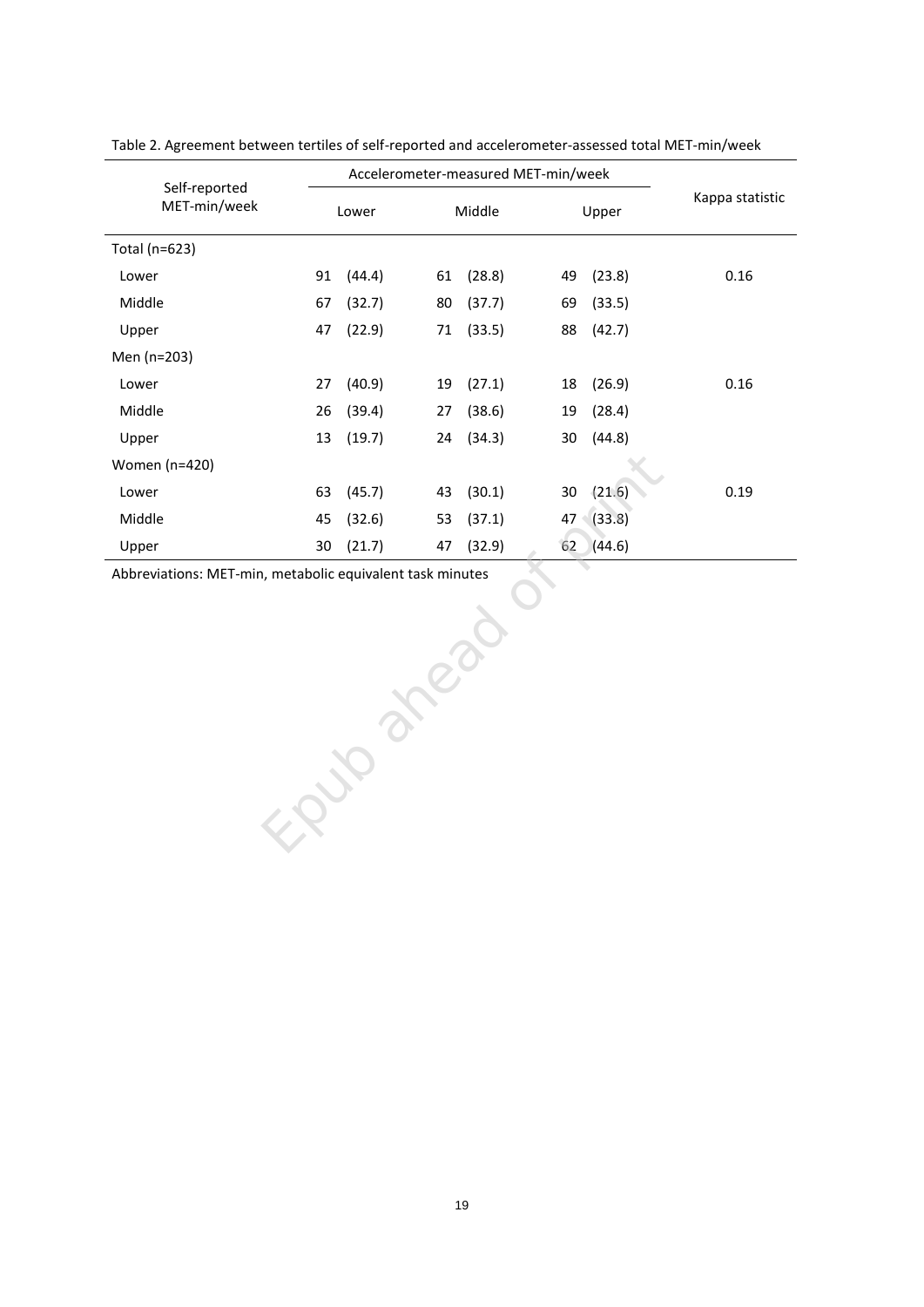|                                             |              | Self-reported physical activity |         |              |                        |         |                        |         |                      |         |  |
|---------------------------------------------|--------------|---------------------------------|---------|--------------|------------------------|---------|------------------------|---------|----------------------|---------|--|
| Accelerometer-measured<br>physical activity | Sitting time |                                 |         | Walking time | Moderate activity time |         | Vigorous activity time |         | <b>Total MET-min</b> |         |  |
|                                             | r            | р                               | r       | p            | r                      | р       | r                      | p       | r                    | p       |  |
| Total population (n=623)                    |              |                                 |         |              |                        |         |                        |         |                      |         |  |
| Sedentary activity time                     | 0.36         | < .0001                         | $-0.12$ | 0.0037       | $-0.11$                | 0.0058  | 0.03                   | 0.4266  | $-0.16$              | < .0001 |  |
| Light activity time                         | $-0.30$      | < .0001                         | 0.05    | 0.1739       | 0.08                   | 0.0378  | $-0.07$                | 0.1002  | 0.06                 | 0.1695  |  |
| Moderate activity time                      | $-0.33$      | < .0001                         | 0.21    | < .0001      | 0.19                   | < 0001  | 0.04                   | 0.3457  | 0.29                 | < .0001 |  |
| Vigorous activity time                      | $-0.08$      | 0.0369                          | 0.09    | 0.0187       | 0.11                   | 0.0066  | 0.20                   | < .0001 | 0.22                 | < .0001 |  |
| <b>Total MET-min</b>                        | $-0.29$      | < .0001                         | 0.16    | < .0001      | 0.18                   | < .0001 | 0.07                   | 0.0655  | 0.26                 | < .0001 |  |
| Men (n=203)                                 |              |                                 |         |              |                        |         |                        |         |                      |         |  |
| Sedentary activity time                     | 0.36         | < .0001                         | $-0.21$ | 0.0021       | $-0.19$                | 0.0078  | $-0.15$                | 0.0368  | $-0.35$              | < .0001 |  |
| Light activity time                         | $-0.23$      | 0.0012                          | 0.07    | 0.3036       | 0.10                   | 0.1697  | $-0.02$                | 0.7888  | 0.12                 | 0.0977  |  |
| Moderate activity time                      | $-0.28$      | < .0001                         | 0.21    | 0.0032       | 0.24                   | 0.0007  | 0.16                   | 0.0236  | 0.37                 | < .0001 |  |
| Vigorous activity time                      | $-0.12$      | 0.0902                          | 0.02    | 0.7728       | 0.05                   | 0.4582  | 0.15                   | 0.0328  | 0.12                 | 0.091   |  |
| <b>Total MET-min</b>                        | $-0.23$      | 0.0012                          | 0.12    | 0.0818       | 0.21                   | 0.0029  | 0.10                   | 0.154   | 0.27                 | < .0001 |  |
| Women (n=420)                               |              |                                 |         |              |                        |         |                        |         |                      |         |  |
| Sedentary activity time                     | 0.30         | < .0001                         | $-0.06$ | 0.1852       | $-0.11$                | 0.0253  | 0.06                   | 0.2004  | $-0.10$              | 0.0471  |  |
| Light activity time                         | $-0.28$      | < .0001                         | 0.01    | 0.7695       | 0.11                   | 0.0213  | ${}_{0.01}$            | 0.9501  | 0.04                 | 0.4308  |  |
| Moderate activity time                      | $-0.31$      | < .0001                         | 0.20    | < .0001      | 0.19                   | 0.0001  | 0.02                   | 0.677   | 0.27                 | < .0001 |  |
| Vigorous activity time                      | $-0.12$      | 0.0176                          | 0.14    | 0.0031       | 0.12                   | 0.015   | 0.17                   | 0.0003  | 0.26                 | < .0001 |  |
| <b>Total MET-min</b>                        | $-0.30$      | < .0001                         | 0.17    | 0.0004       | 0.17                   | 0.0005  | 0.09                   | 0.0557  | 0.26                 | < .0001 |  |

Table 3. Correlation between self-reported and accelerometer-assessed physical activity per week

Abbreviations: MET-min, metabolic equivalent task minutes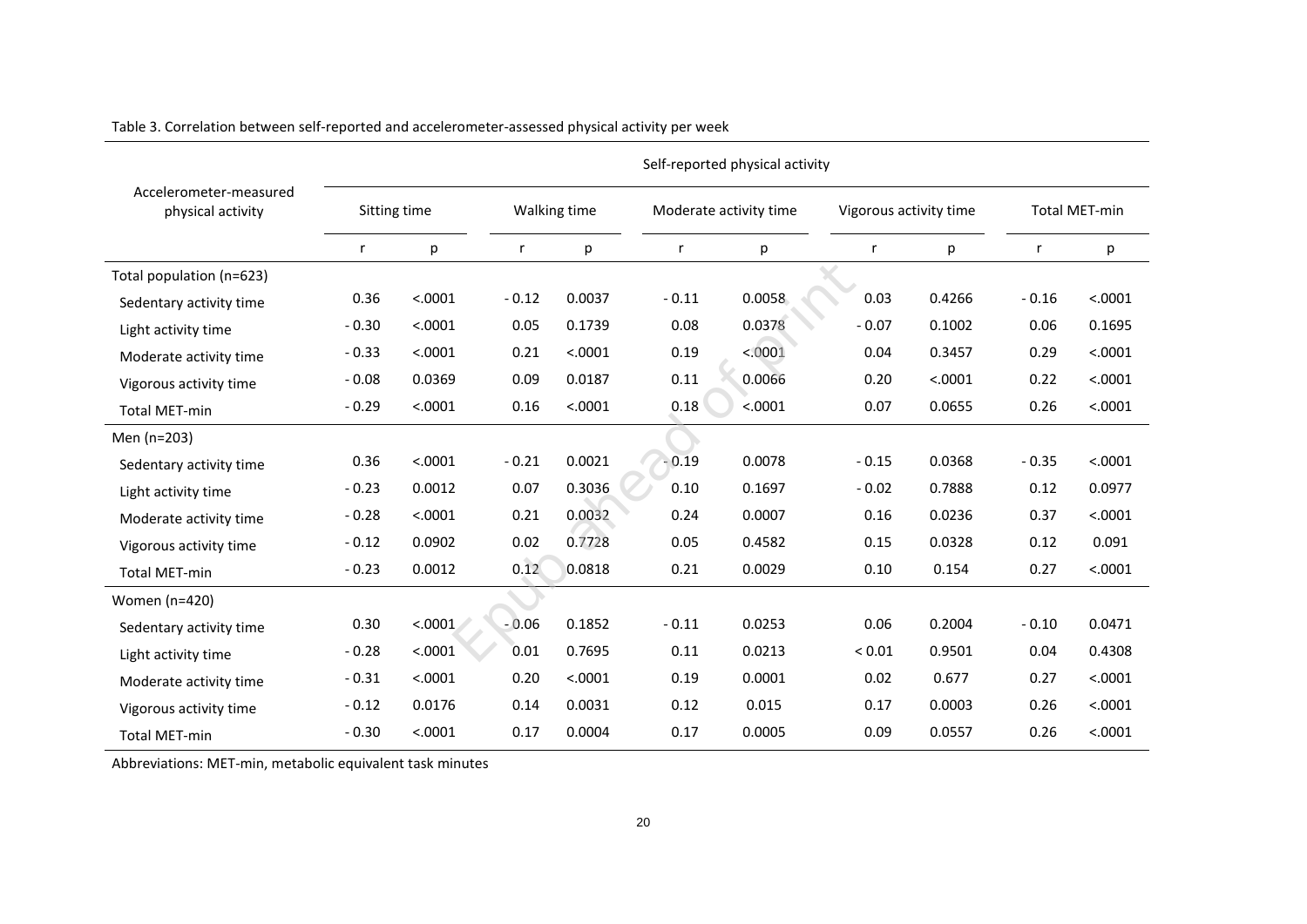|                           |     |           |              | Total MET-min/week |                    |               |
|---------------------------|-----|-----------|--------------|--------------------|--------------------|---------------|
|                           | n   | (%)       | $\mathsf{r}$ | р                  | $p$ for difference | $p$ for trend |
| <b>Total population</b>   | 623 | (100.0)   | 0.26         | < .0001            |                    |               |
| Sex                       |     |           |              |                    |                    |               |
| Men                       | 203 | (32.6)    | 0.27         | < .0001            | 0.8973             | N/A           |
| Women                     | 420 | (67.4)    | 0.26         | < .0001            |                    |               |
| Age group, years          |     |           |              |                    |                    |               |
| 30-39                     | 83  | (13.3)    | 0.31         | 0.0038             | 0.2914             | < .0001       |
| 40-49                     | 94  | (15.1)    | 0.29         | 0.0044             |                    |               |
| 50-59                     | 268 | (43.0)    | 0.31         | < .0001            |                    |               |
| 60-64                     | 178 | (28.6)    | 0.13         | 0.0887             |                    |               |
| BMI, $\text{kg/m}^2$      |     |           |              |                    | 0.9992             | 0.3706        |
| < 22.9                    | 252 | (40.4)    | 0.27         | < 0.0001           |                    |               |
| 23.0-24.9                 | 175 | (28.1)    | 0.26         | 0.0005             |                    |               |
| 25.0-29.9                 | 182 | (29.2)    | 0.26         | 0.0004             |                    |               |
| >30.0                     | 14  | (2.3)     | 0.24         | 0.4001             |                    |               |
| Marital status            |     |           |              |                    |                    |               |
| Married/cohabiting        | 544 | (87.3)    | 0.23         | < .0001            | 0.7998             | N/A           |
| Single                    | 79  | (12.7)    | 0.41         | 0.0002             |                    |               |
| Education                 |     |           |              |                    |                    |               |
| Secondary school or below | 318 | (51.0)    | 0.24         | < .0001            | 0.8126             | N/A           |
| University degree or more | 305 | (49.0)    | 0.26         | < .0001            |                    |               |
| Income                    |     |           |              |                    |                    |               |
| Lower                     |     | 195(31.3) | 0.27         | 0.0001             | 0.1732             | 0.2509        |
| Middle                    | 193 | (31.0)    | 0.34         | < .0001            |                    |               |
| Upper                     | 235 | (37.7)    | 0.17         | 0.0093             |                    |               |
| MMSE score                |     |           |              |                    |                    |               |
| $26$                      | 225 | (36.1)    | 0.33         | < .0001            | 0.3385             | N/A           |
| $\geq$ 26                 | 398 | (63.9)    | 0.22         | < .0001            |                    |               |
| <b>BDI</b> score          |     |           |              |                    |                    |               |

Table 4. Spearman correlation between self-reported and accelerometer-assessed physical activity according to demographic and socioeconomic factors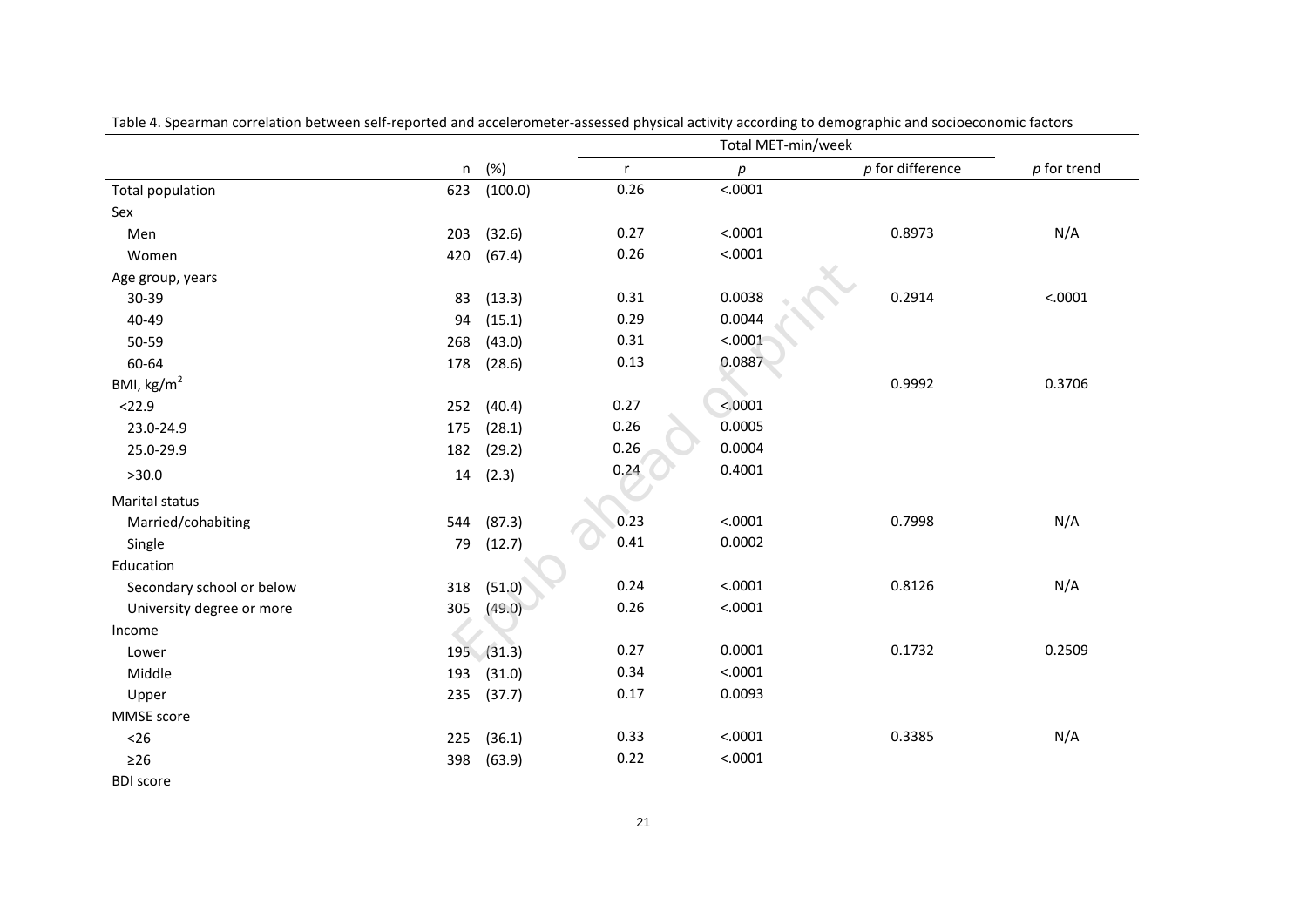| None (0-13)      | (76.1)<br>474 | 0.26    | <.0001 | 0.9999 | 0.0009 |
|------------------|---------------|---------|--------|--------|--------|
| Mild (14-19)     | (14.9)<br>93  | 0.26    | 0.0135 |        |        |
| Moderate (20-28) | (6.9)<br>43   | 0.21    | 0.1756 |        |        |
| Severe (29-63)   | (2.1)<br>13   | $-0.23$ | 0.4518 |        |        |

Abbreviations: MMSE, Mini-Mental State Estimation; BDI, Beck Depression Inventory-II; MET-min, metabolic equivalent task minutes.

Epub area of print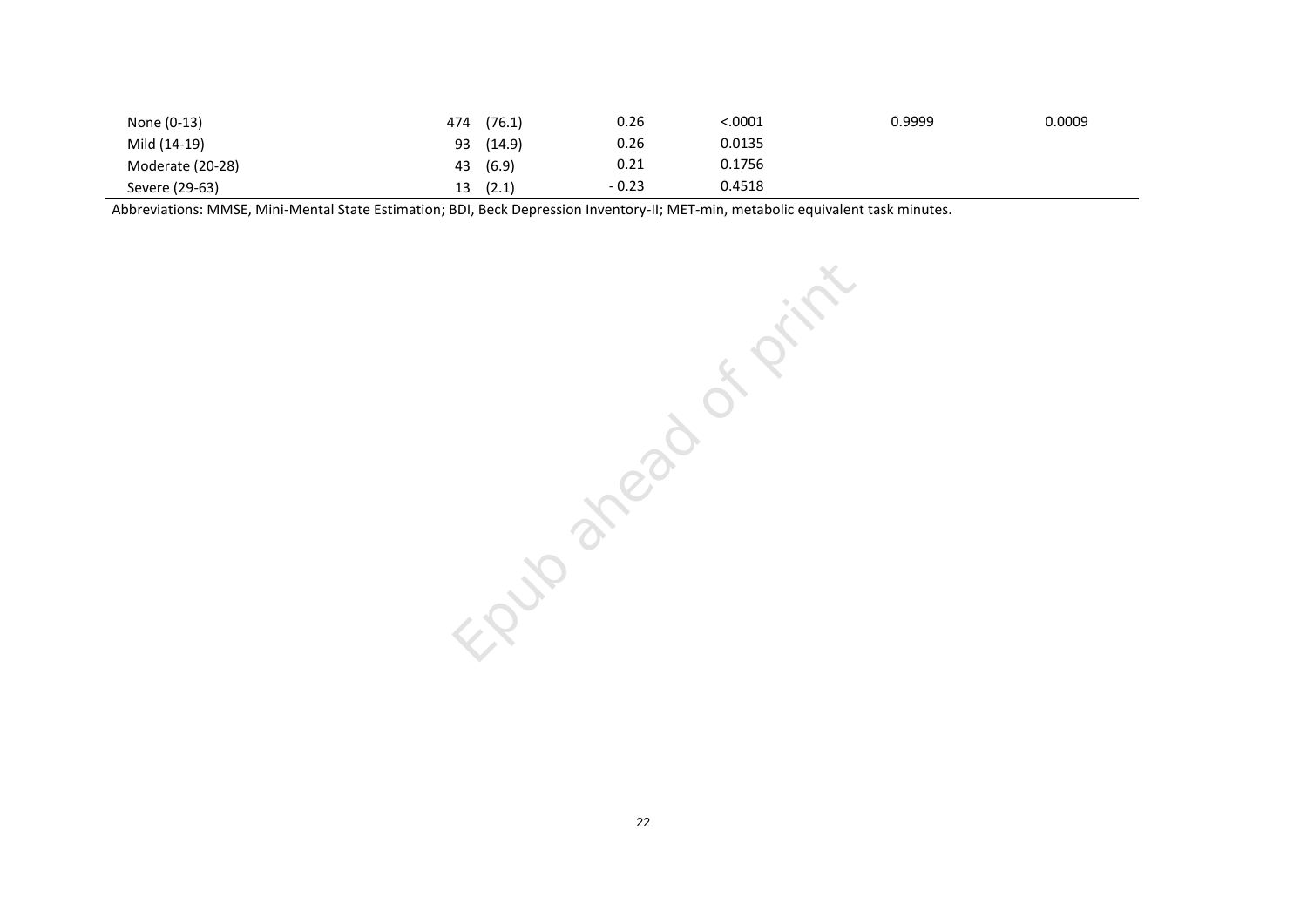# **Figure Legends**

Figure 1. Bland-Altman plot for MET-min/week assessed by questionnaire and accelerometer

Epub ahead of print